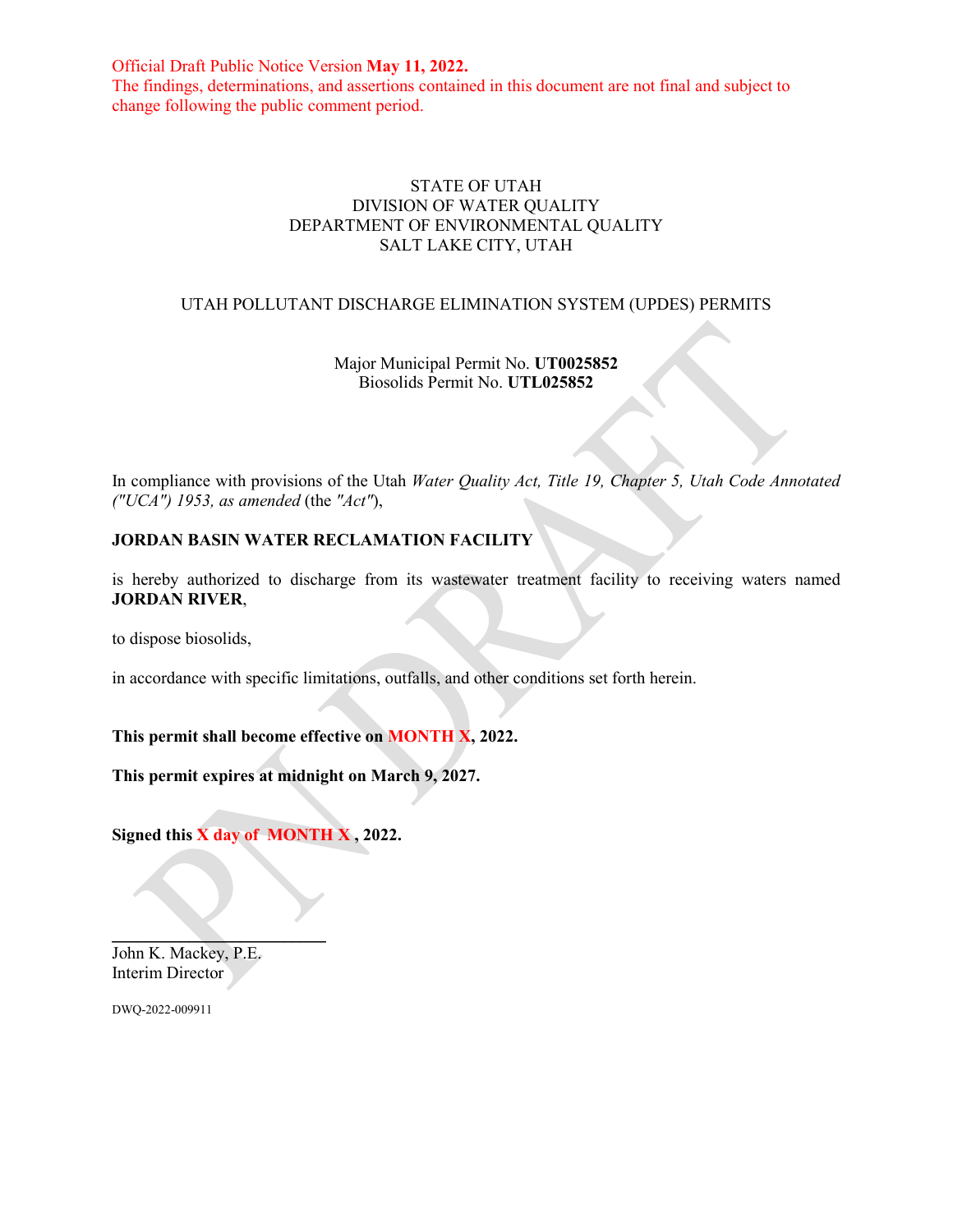|         | Table of Contents |
|---------|-------------------|
| Outline |                   |

| Page Number<br>Outline |    |
|------------------------|----|
|                        |    |
|                        |    |
|                        |    |
|                        |    |
|                        |    |
|                        |    |
|                        |    |
|                        |    |
|                        |    |
|                        |    |
|                        |    |
|                        |    |
|                        |    |
|                        |    |
|                        |    |
|                        |    |
|                        |    |
|                        |    |
|                        |    |
|                        |    |
|                        |    |
|                        |    |
|                        |    |
|                        |    |
|                        |    |
|                        |    |
|                        |    |
|                        |    |
|                        |    |
|                        |    |
|                        |    |
|                        |    |
|                        |    |
|                        |    |
|                        | 26 |
|                        |    |
|                        |    |
|                        |    |
|                        |    |
|                        |    |
|                        |    |
|                        |    |
|                        |    |
|                        |    |
|                        |    |
|                        |    |
|                        |    |
|                        |    |
|                        |    |
|                        |    |
|                        |    |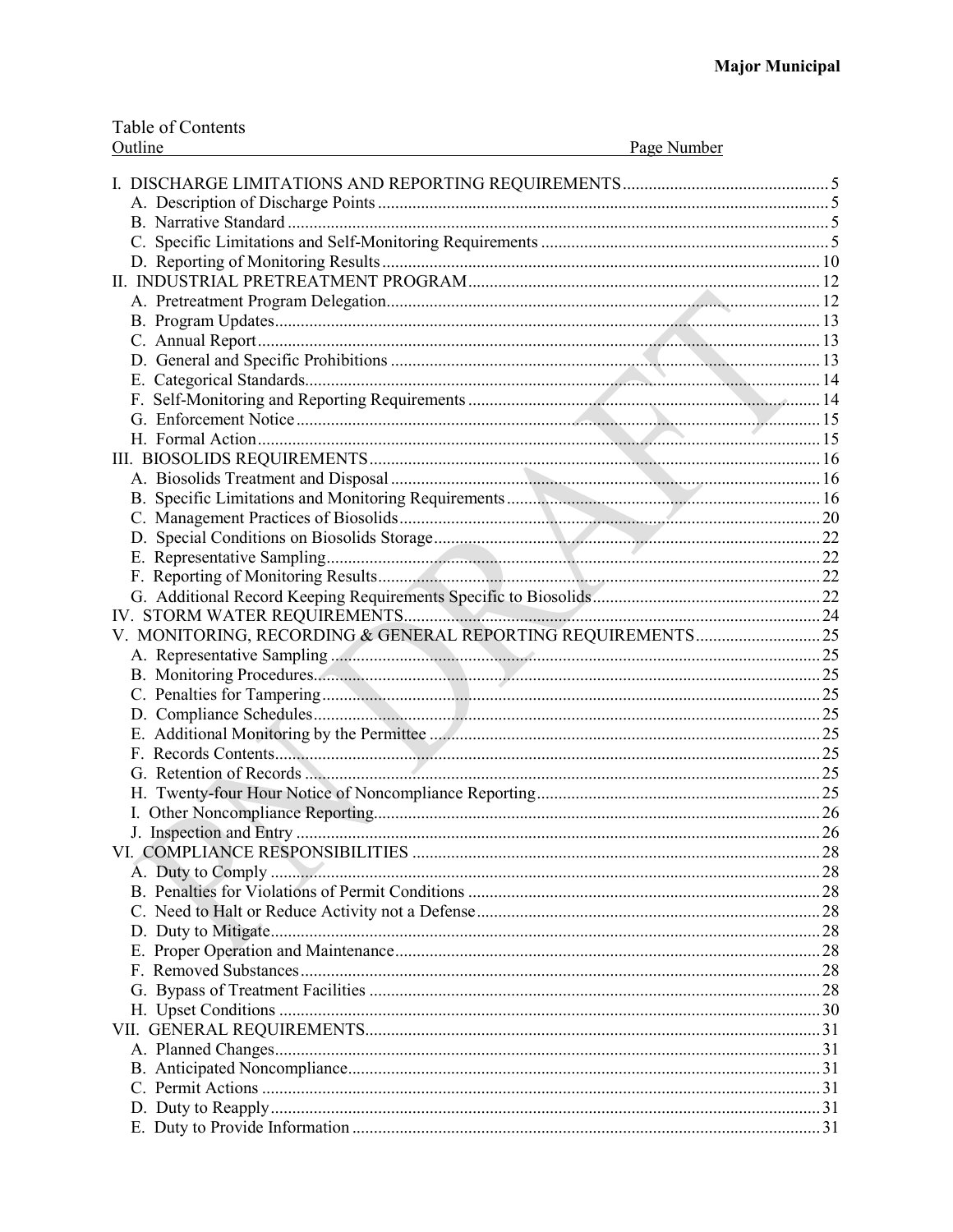### **DISCHARGE PERMIT NO. UT0025852 BIOSOLIDS PERMIT NO. UTL-025852**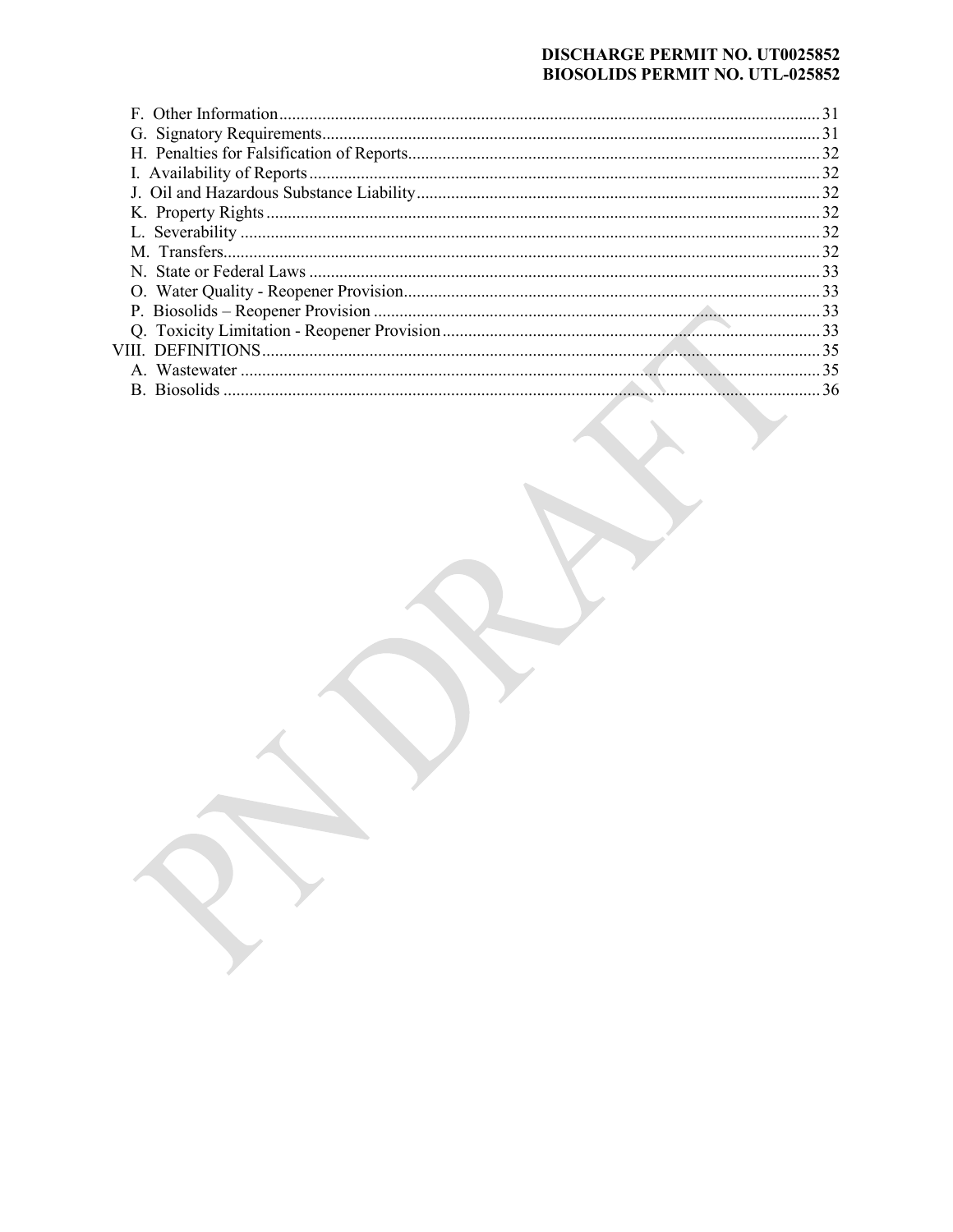# **I. DISCHARGE LIMITATIONS AND REPORTING REQUIREMENTS**

<span id="page-3-1"></span><span id="page-3-0"></span>A. Description of Discharge Points. The authorization to discharge wastewater provided under this part is limited to those outfalls specifically designated below as discharge locations. Discharges at any location not authorized under a UPDES permit are violations of the *Act* and may be subject to penalties under the *Act*. Knowingly discharging from an unauthorized location or failing to report an unauthorized discharge may be subject to criminal penalties as provided under the *Act*.

Outfall Number Location of Discharge Outfall 001 Located at latitude N40º30'18.29" and longitude W111º55'0.29". The discharge is through two 42-inch diameter gravity flow concrete pipes from the disinfection building to the Jordan River.

- <span id="page-3-2"></span>B. Narrative Standard. It shall be unlawful, and a violation of this permit, for the permittee to discharge or place any waste or other substance in such a way as will be or may become offensive such as unnatural deposits, floating debris, oil, scum, or other nuisances such as color, odor or taste, or cause conditions which produce undesirable aquatic life or which produce objectionable tastes in edible aquatic organisms; or result in concentrations or combinations of substances which produce undesirable physiological responses in desirable resident fish, or other desirable aquatic life, or undesirable human health effects, as determined by a bioassay or other tests performed in accordance with standard procedures.
- <span id="page-3-3"></span>C. Specific Limitations and Self-Monitoring Requirements.
	- 1. Effective immediately, and lasting through the life of this permit, there shall be no acute or chronic toxicity in Outfall 001 as defined in *Part VIII*, and determined by test procedures described in *Part I. C.4.a* of this permit.
	- 2.
		- a. Effective immediately and lasting the duration of this permit, the permittee is authorized to discharge from Outfall 001. Such discharges shall be limited and monitored by the permittee as specified below:

|                                 | Effluent Limitations *a |            |         |         |         |
|---------------------------------|-------------------------|------------|---------|---------|---------|
| Parameter                       | Maximum                 | Maximum    | Yearly  | Daily   | Daily   |
|                                 | Monthly Avg             | Weekly Avg | Average | Minimum | Maximum |
| <b>Total Flow</b>               | 15                      |            |         |         |         |
| BOD <sub>5</sub> , mg/L         | 15                      | 21         |         |         |         |
| BOD <sub>5</sub> Min. % Removal | 85                      |            | --      |         |         |
| TSS, mg/L                       | 25                      | 35         |         |         |         |
| TSS Min. % Removal              | 85                      |            |         |         |         |
| Dissolved Oxygen, mg/L          | --                      |            |         | 5.0     |         |
| Total Ammonia (as N), mg/L      |                         |            |         |         |         |
| Summer (Jun-Aug)                | 1.5                     |            |         |         | 6.0     |
| Fall (Sep-Nov)                  | 2.5                     |            |         |         | 6.0     |
| Winter (Dec-Feb)                | 3.0                     |            |         |         | 9.0     |
| Spring (Mar-May)                | 2.5                     |            |         |         | 8.0     |
| E. coli, No./100mL              | 126                     | 157        |         |         |         |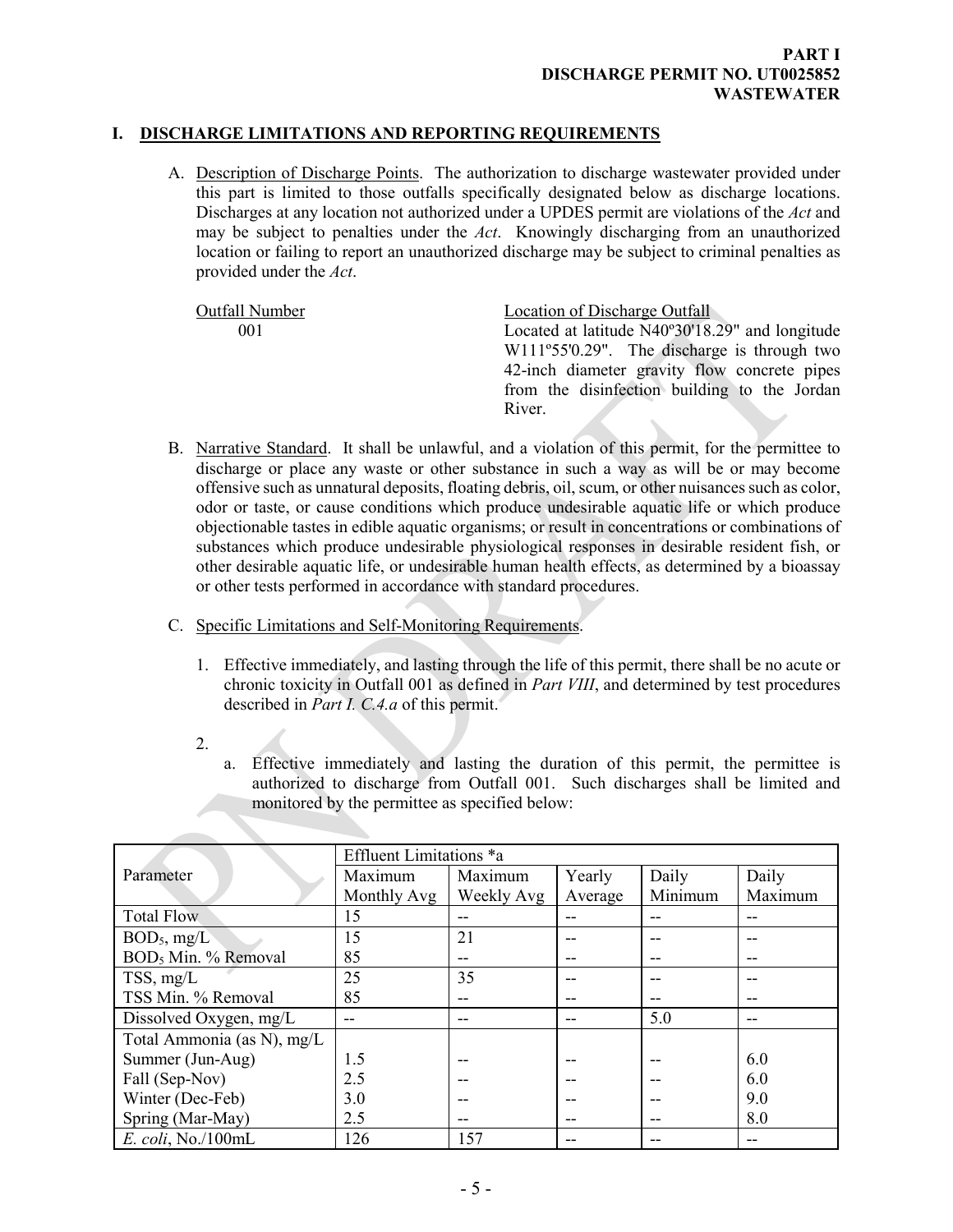# **PART I DISCHARGE PERMIT NO. UT0025852 WASTEWATER**

| Total<br>Phosphorus, $mg/L$<br>(Final) | --    |    |       |     |                              |
|----------------------------------------|-------|----|-------|-----|------------------------------|
| WET, Chronic Biomonitoring  -          |       |    |       |     | $IC_{25} > 46\%$<br>effluent |
| Oil & Grease, $mg/L$                   | $- -$ |    | --    |     | 10.0                         |
| pH, Standard Units                     | $- -$ | -- | $- -$ | 6.5 |                              |

| Self-Monitoring and Reporting Requirements *a |                                           |             |                |  |
|-----------------------------------------------|-------------------------------------------|-------------|----------------|--|
| Parameter                                     | Frequency                                 | Sample Type | Units          |  |
| Total Flow *b, *c                             | Continuous                                | Recorder    | <b>MGD</b>     |  |
| BOD <sub>5</sub> , Influent *d                | 4 x Weekly                                | Composite   | mg/L           |  |
| Effluent                                      | 4 x Weekly                                | Composite   | mg/L           |  |
| TSS, Influent *d                              | 4 x Weekly                                | Composite   | mg/L           |  |
| Effluent                                      | 4 x Weekly                                | Composite   | mg/L           |  |
| E. coli                                       | 4 x Weekly                                | Grab        | No./100mL      |  |
| pH                                            | 4 x Weekly                                | Grab        | <b>SU</b>      |  |
| Total Ammonia (as N)                          | 4 x Weekly                                | Grab        | mg/L           |  |
| DO                                            | 4 x Weekly                                | Grab        | mg/L           |  |
| WET - Biomonitoring $*f$                      |                                           |             |                |  |
| Ceriodaphnia - Chronic                        | 2 <sup>nd</sup> & 4 <sup>th</sup> Quarter | Composite   | Pass/Fail      |  |
| Fathead Minnows - Chronic                     | 1 <sup>st</sup> & 3 <sup>rd</sup> Quarter | Composite   | Pass/Fail      |  |
| Oil & Grease *e                               | When Sheen Observed                       | Grab        | mg/L           |  |
| Orthophosphate (as P), *i                     |                                           |             |                |  |
| Effluent                                      | Monthly                                   | Composite   | mg/L           |  |
| Total Phosphorus (as P), *i                   |                                           |             |                |  |
| Influent                                      | Monthly                                   | Composite   | mg/L           |  |
| Effluent                                      | Monthly                                   | Composite   | mg/L           |  |
| Total Kjeldahl Nitrogen                       |                                           |             |                |  |
| TKN (as N), $*$ i, $*$ j                      |                                           |             |                |  |
| Influent                                      | Monthly                                   | Composite   | mg/L           |  |
| Effluent                                      | Monthly                                   | Composite   | mg/L           |  |
| Nitrate, NO3 *i, *j                           | Monthly                                   | Composite   | mg/L           |  |
| Nitrite, NO <sub>2</sub> *i, *j               | Monthly                                   | Composite   | mg/L           |  |
| TDS, $mg/L *i$                                | Monthly                                   | Composite   | mg/L           |  |
| Temperature *j                                | 4 x Weekly                                | Grab        | $\overline{C}$ |  |
| Metals, Influent *g, *h                       | Quarterly                                 | Composite   | mg/L           |  |
| Effluent                                      | Quarterly                                 | Composite   | mg/L           |  |
| Copper, Influent *g                           | Monthly                                   | Composite   | mg/L           |  |
| Effluent                                      | Monthly                                   | Composite   | mg/L           |  |
| Organic Toxics, Influent                      | Yearly                                    |             |                |  |
| Effluent                                      | Yearly                                    | Grab        | mg/L           |  |

\*a See Definitions, *Part VIII*, of permit, for definition of terms.

\*b Flow measurements of influent/effluent volume shall be made in such a manner that the permittee can affirmatively demonstrate that representative values are being obtained.

\*c If the rate of discharge is controlled, the rate and duration of discharge shall be reported.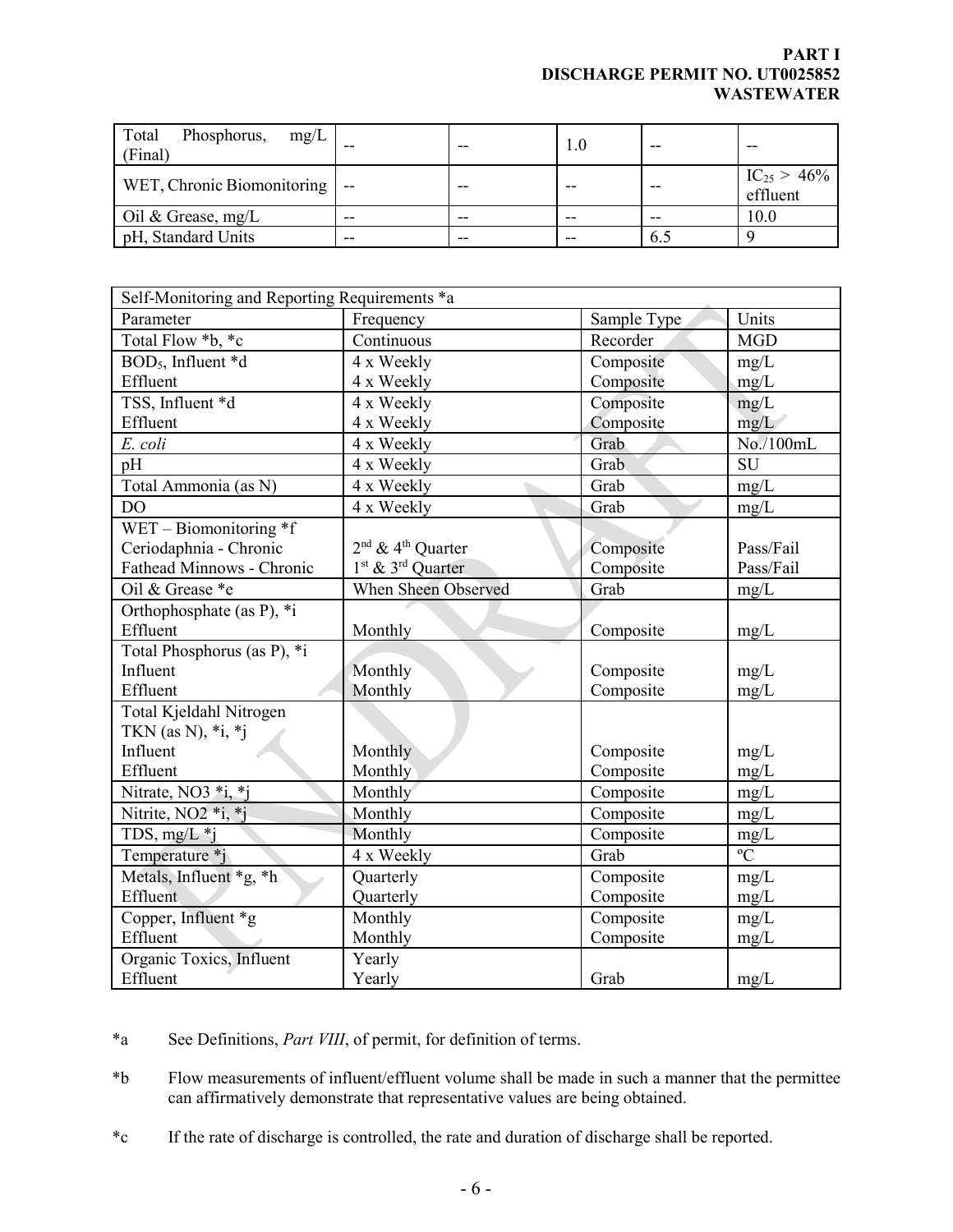- \*d In addition to monitoring the final discharge, influent samples shall be taken and analyzed for this constituent at the same frequency as required for this constituent in the discharge.
- \*e Oil & Grease sampled when sheen is present or visible. If no sheen is present or visible, report NA.
- <sup>\*f</sup> The chronic Ceriodaphnia will be tested during the  $2<sup>nd</sup>$  and  $4<sup>th</sup>$  quarters, and the chronic fathead minnows will be tested during the  $1<sup>st</sup>$  and  $3<sup>rd</sup>$  quarters.
- \*g Metals results were reviewed for the last 36 months. No limits are required at this time, however monitoring frequency for copper has been increased.
- \*h In the case of mercury sampling is composite/grab, in the case of cyanide sampling is grab (see permit Part II.F.).
- \*i These reflect changes required with the adoption of UCA R317-1-3.3, Technology-based Phosphorus Effluent Limits rule.
- \*j Pollutants are being sampled in support of the work being done for the TMDL currently underway for the Jordan River. The Pollutants Of Concern (POC) will be monitored and reported (on a monthly basis by the facility on Discharge Monitoring Report, but will not have a limit associated with them /or at the end of each Calendar year of sampling for these POC's), JBWRF will report the results of all sampling done for the POC. If JBWRF decides to sample more frequently for these POC's, the additional data will be welcome.
	- 3. Compliance Schedule
		- a. There is no Compliance Schedule included in this renewal permit.
	- 4. Chronic Whole Effluent Toxicity (WET) Testing.
		- a. *Whole Effluent Testing Chronic Toxicity*.

Starting immediately the permittee shall quarterly conduct chronic static renewal toxicity tests on a composite sample of the final effluent at Outfall 001. The sample shall be collected at the point of compliance before mixing with the receiving water.

Three samples are required and samples shall be collected on Monday, Wednesday and Friday of each sampling period or collected on a two day progression for each sampling period. This may be changed with Director approval. The chronic toxicity tests shall be conducted in general accordance with the procedures set out in the latest revision of *Short-Term Methods for Estimating the Chronic Toxicity of Effluents and Receiving Water to Freshwater Organisms, Fourth Edition*, October 2002, *EPA—821-R-02-013*  as per *40 CFR 136.3(a)* TABLE IA-LIST OF APPROVED BIOLOGICAL METHODS. Test species shall consist of *Ceriodaphnia dubia* and *Pimephales promelas* (fathead minnow).

A multi dilution test consisting of at least five concentrations and a control is required at two dilutions below and two above the RWC, if possible. If test acceptability criteria are not met for control survival, growth, or reproduction, the test shall be considered invalid. A valid replacement test is required within the specified sampling period to remain in compliance with this permit. Chronic toxicity occurs when, during a chronic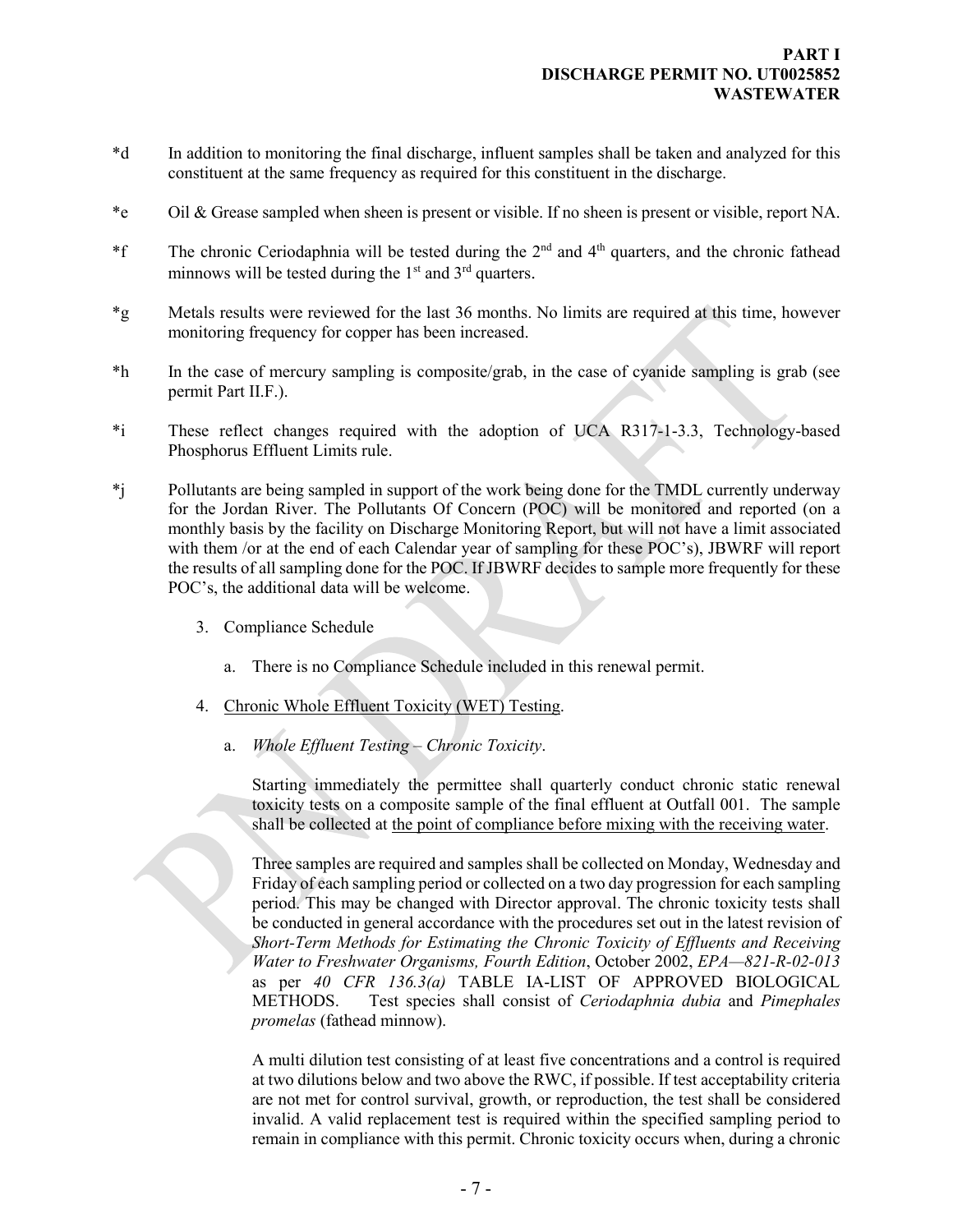### **PART I DISCHARGE PERMIT NO. UT0025852 WASTEWATER**

toxicity test, the 25% inhibition concentration (IC25) calculated on the basis of test organism survival and growth or survival and reproduction, is less than or equal to 46% effluent concentration (equivalent to the RWC). If a sample is found to be chronically toxic during a routine test, the monitoring frequency shall become biweekly (see *Part I. C.4.b*. *Accelerated Testing).* (the Director may enter acceptable variations in the test procedure here as documented in the Fact Sheet Statement of Basis and based on the test acceptability criteria as contained in Utah Pollutant Discharge Elimination System (UPDES) Permitting and Enforcement Guidance Document for Whole Effluent Toxicity Control February, 2018). If possible, dilution water should be obtained from the receiving stream.

If the permit contains a total residual chlorine limitation such that it may interfere with WET testing  $(0.20 \text{ mg/L})$ , the permittee may dechlorinate the sample in accordance with the standard method. If dechlorination is negatively affecting the test, the permittee may collect the sample just before chlorination with Director approval.

Quarterly test results shall be reported along with the Discharge Monitoring Report (DMR) submitted for the end of the required reporting period (e.g., biomonitoring results for the calendar quarter ending March 31 shall be reported with the DMR due April 28, with the remaining biomonitoring reports submitted with DMRs due each July 28, October 28, and January 28). Monthly test results shall be reported along with the DMR submitted for that month. The format for the report shall be consistent with Appendix C of "Utah Pollutant Discharge Elimination System (UPDES) Permitting and Enforcement Guidance Document for Whole Effluent Toxicity, Utah Division of Water Quality, February, 2018.

- b. *Accelerated Testing*. When whole effluent toxicity is indicated during routine WET testing as specified in this permit, the permittee shall notify the Director in writing within 5 days after becoming aware of the test result. The permittee shall perform an accelerated schedule of WET testing to establish whether a pattern of toxicity exists unless the permittee notifies the Director and commences a PTI, TIE, or a TRE. Accelerated testing or the PTI, TIE, or TRE will begin within fourteen days after the permittee becomes aware of the test result. Accelerated testing shall be conducted as specified under Part I. Pattern of Toxicity. If the accelerated testing demonstrates no pattern of toxicity, routine monitoring shall be resumed.
- c. *Pattern of Toxicity*. A pattern of toxicity is defined by the results of a series of up to five biomonitoring tests pursuant to the accelerated testing requirements using a full set of dilutions for acute (five plus the control) and five effluent dilutions for chronic (five plus the control), on the species found to be more sensitive, once every week for up to five consecutive weeks for acute and once every two weeks up to ten consecutive weeks for chronic.

If two (2) consecutive tests (not including the scheduled test which triggered the search for a pattern of toxicity) do not result in an exceedance of the acute or chronic toxicity criteria, no further accelerated testing will be required and no pattern of toxicity will be found to exist. The permittee will provide written verification to the Director within 5 days of determining no pattern of toxicity exists, and resume routine monitoring.

A pattern of toxicity may or may not be established based on the following: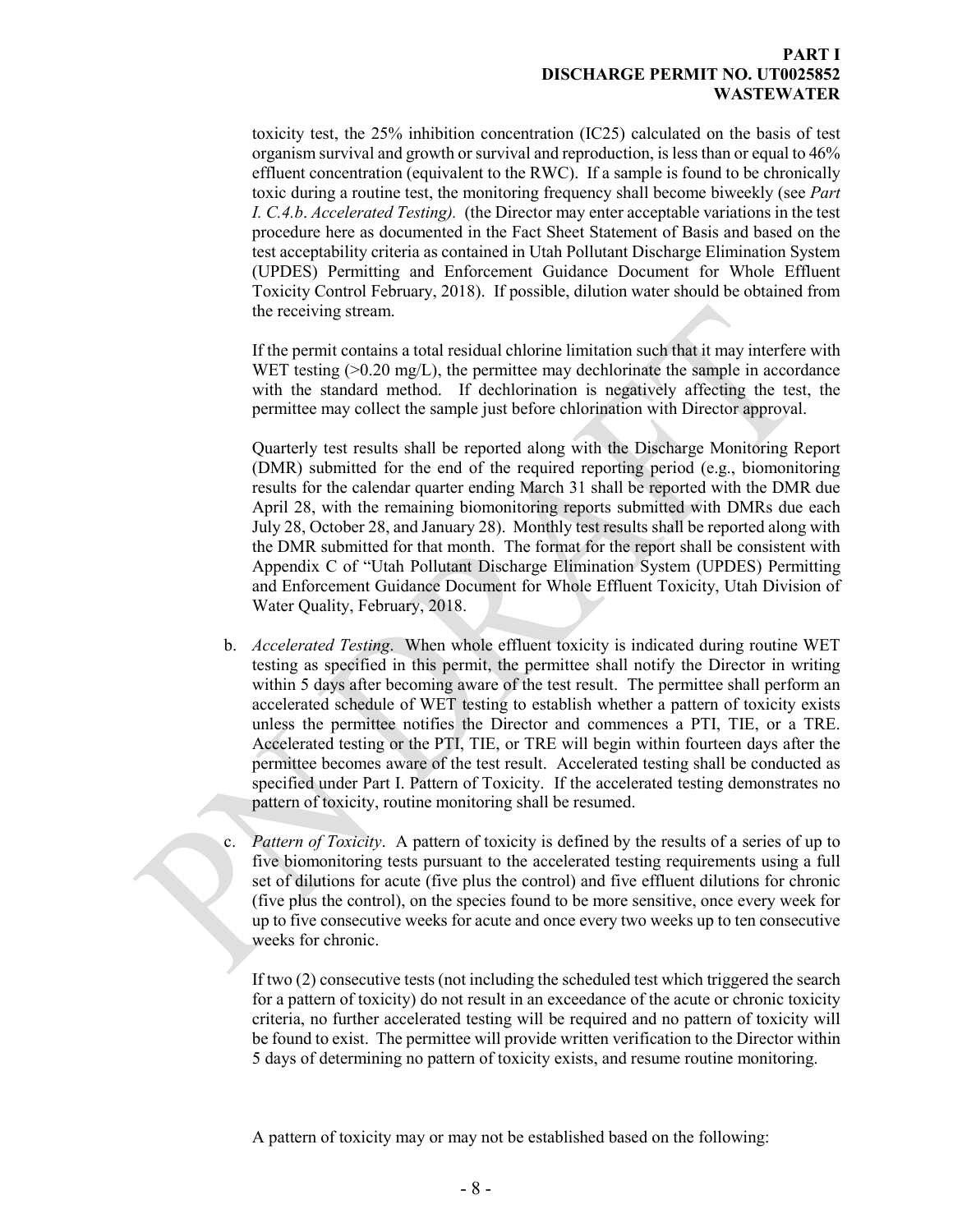WET tests should be run at least weekly (acute) or every two weeks (chronic) (note that only one test should be run at a time), for up to 5 tests, until either:

1) 2 consecutive tests fail, or 3 out of 5 tests fail, at which point a pattern of toxicity will have been identified, or

2) 2 consecutive tests pass, or 3 out of 5 tests pass, in which case no pattern of toxicity is identified.

- d. *Preliminary Toxicity Investigation*.
	- (1) When a pattern of toxicity is detected the permittee will notify the Director in writing within 5 days and begin an evaluation of the possible causes of the toxicity. The permittee will have 15 working days from demonstration of the pattern of toxicity to complete an optional Preliminary Toxicity Investigation (PTI) and submit a written report of the results to the Director. The PTI may include, but is not limited to: additional chemical and biological monitoring, examination of pretreatment program records, examination of discharge monitoring reports, a thorough review of the testing protocol, evaluation of treatment processes and chemical use, inspection of material storage and transfer areas to determine if any spill may have occurred.
	- (2) If the PTI identifies a probable toxicant and/or a probable source of toxicity, the permittee shall submit, as part of its final results, written notification of that effect to the Director. Within thirty days of completing the PTI the permittee shall submit to the Director for approval a control program to control effluent toxicity and shall proceed to implement such plan in accordance with the Director's approval. The control program, as submitted to or revised by the Director, will be incorporated into the permit. After final implementation, the permittee must demonstrate successful removal of toxicity by passing a two species WET test as outlined in this permit. With adequate justification, the Director may extend these deadlines.
	- (3) If no probable explanation for toxicity is identified in the PTI, the permittee shall notify the Director as part of its final report, along with a schedule for conducting a Phase I Toxicity Reduction Evaluation (TRE) (see *Part I. C.4.e Toxicity Reduction Evaluation*).
	- (4) If toxicity spontaneously disappears during the PTI, the permittee shall submit written notification to that effect to the Director, with supporting testing evidence.
- e. *Toxicity Reduction Evaluation (TRE)*. If a pattern of toxicity is detected the permittee shall initiate a TIE/TRE within 7 days unless the Director has accepted the decision to complete a PTI. With adequate justification, the Director may extend the 7-day deadline. The purpose of the TIE portion of a TRE will be to establish the cause of the toxicity, locate the source(s) of the toxicity, and the TRE will control or provide treatment for the toxicity.

A TRE may include but is not limited to one, all, or a combination of the following: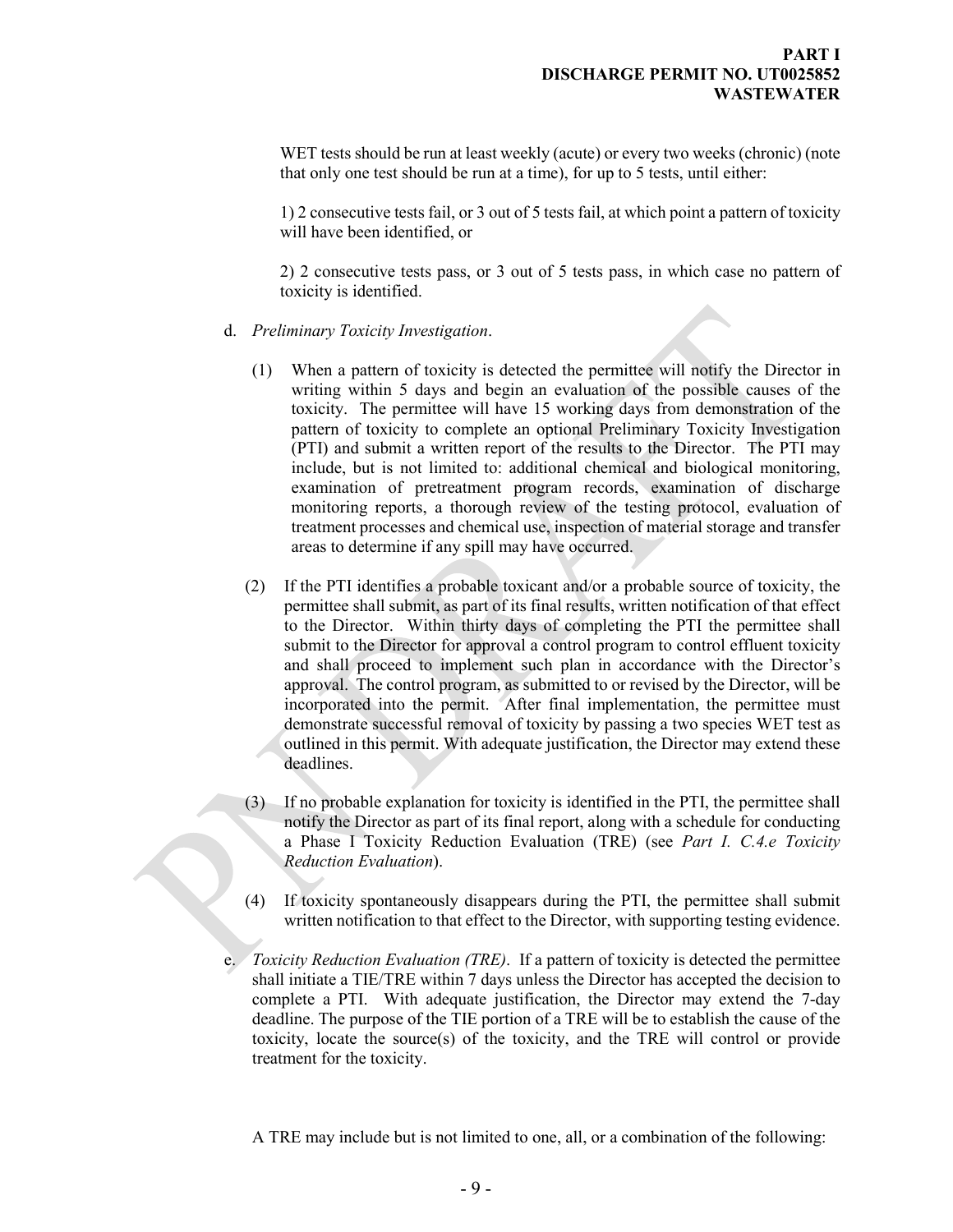- (1) Phase I Toxicity Characterization
- (2) Phase II Toxicity Identification Procedures
- (3) Phase III Toxicity Control Procedures
- (4) Any other appropriate procedures for toxicity source elimination and control.

If the TRE establishes that the toxicity cannot be immediately eliminated, the permittee shall submit a proposed compliance plan to the Director. The plan shall include the proposed approach to control toxicity and a proposed compliance schedule for achieving control. If the approach and schedule are acceptable to the Director, this permit may be reopened and modified.

If toxicity spontaneously disappears during the TIE/TRE, the permittee shall submit written notification to that effect to the Director.

If the TRE shows that the toxicity is caused by a toxicant(s) that may be controlled with specific numerical limitations, the permittee shall submit the following:

- (a) An alternative control program for compliance with the numerical requirements.
- (b) If necessary, as determined by the Director, provide a modified biomonitoring protocol which compensates for the pollutant(s) being controlled numerically.

This permit may be reopened and modified to incorporate any additional numerical limitations, a modified compliance schedule if judged necessary by the Director, and/or modified WET testing requirements without public notice.

<span id="page-8-0"></span>Failure to conduct an adequate TIE/TRE plan or program as described above, or the submittal of a plan or program judged inadequate by the Director, shall be considered a violation of this permit. After implementation of TIE/TRE plan, the permittee must demonstrate successful removal of toxicity by passing a two species WET test as outlined in this permit.

D. Reporting of Monitoring Results.

 $\overline{a}$ 

1. Reporting of Wastewater Monitoring Results Monitoring results obtained during the previous month shall be summarized for each month and reported on a Discharge Monitoring Report Form (EPA No. 3320-1)[\\*](#page-8-1) or by NetDMR, post-marked or entered into NetDMR no later than the  $28<sup>th</sup>$  day of the month following the completed reporting period. The first report is due on February 28, 2022. If no discharge occurs during the reporting period, "no discharge" shall be reported. Legible copies of these, and all other reports including whole effluent toxicity (WET) test reports required herein, shall be signed and certified in accordance with the requirements of *Signatory Requirements (see Part VII.G*), and submitted by NetDMR, or to the Division of Water Quality at the following address:

<span id="page-8-1"></span><sup>\*</sup> Starting January 1, 2017 monitoring results must be submitted using NetDMR unless the permittee has successfully petitioned for an exception.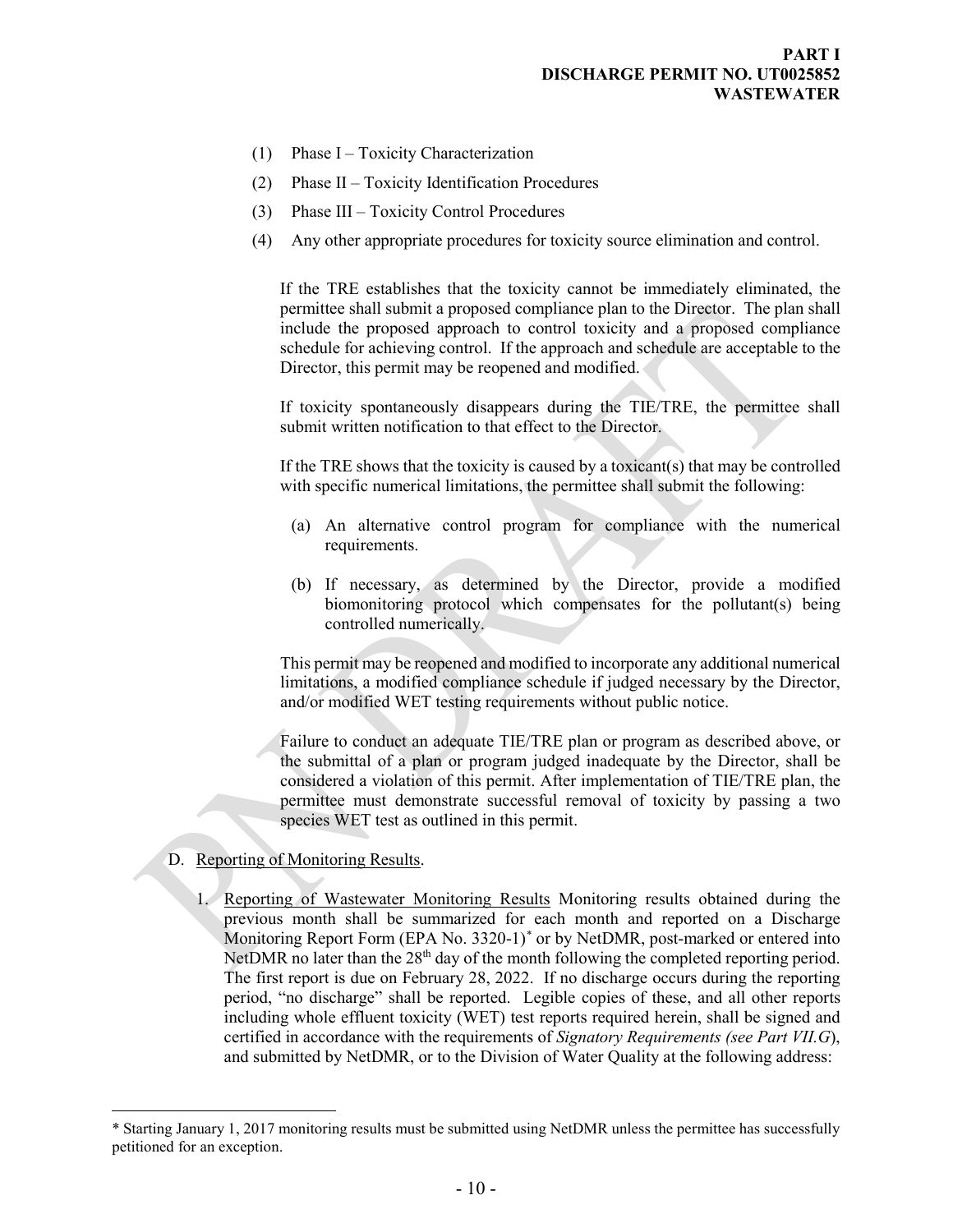### **PART I DISCHARGE PERMIT NO. UT0025852 WASTEWATER**

Department of Environmental Quality Division of Water Quality PO Box 144870 Salt Lake City, Utah 84114-4870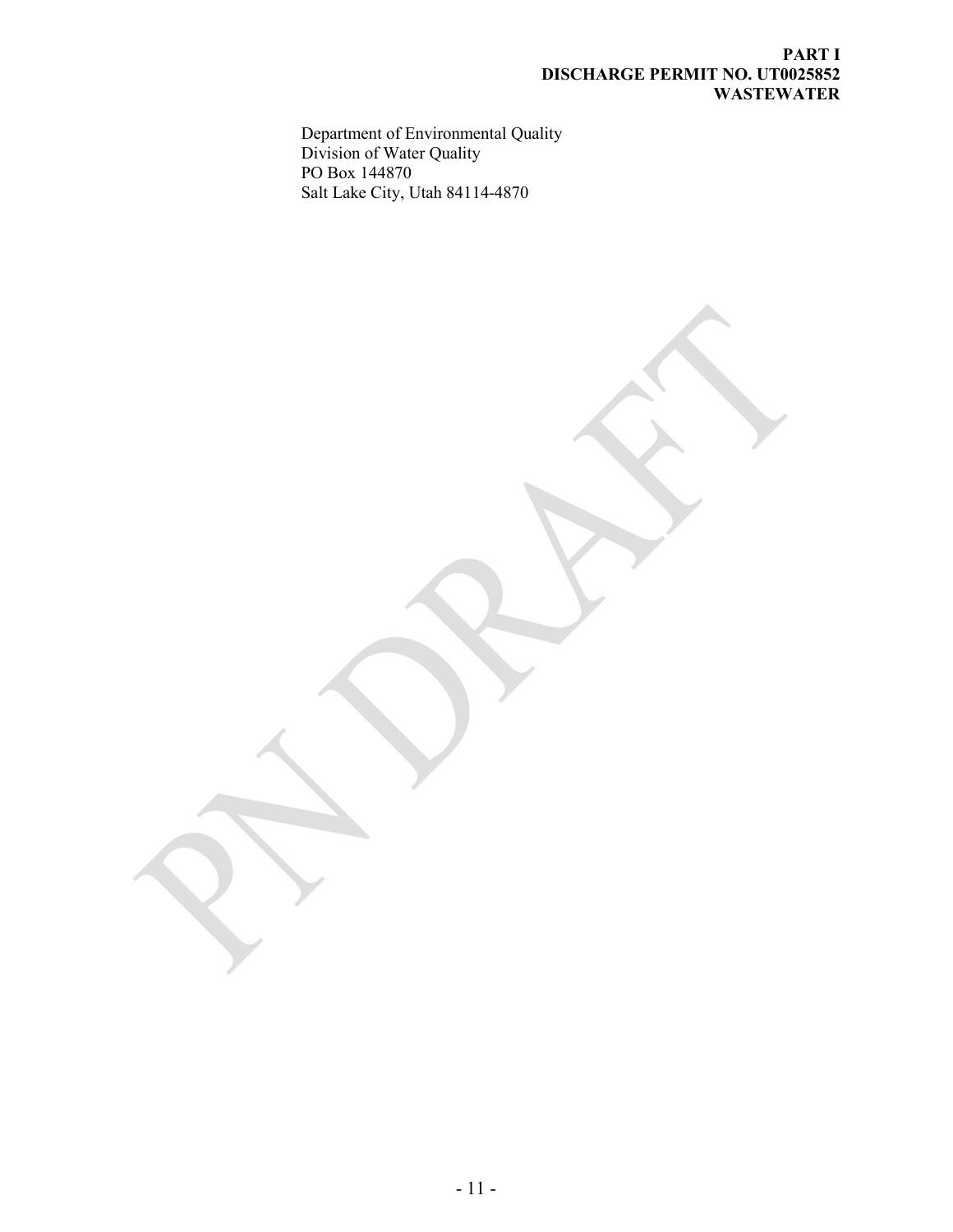### <span id="page-10-1"></span><span id="page-10-0"></span>**PART II DISCHARGE PERMIT NO. UT0025852 PRETREATMENT**

### **II. INDUSTRIAL PRETREATMENT PROGRAM**

A. Pretreatment Program Delegation. The permittee has been delegated primary responsibility for enforcing against discharges prohibited by *40 CFR 403.5* and applying and enforcing any national Pretreatment Standards established by the United States Environmental Protection Agency in accordance with Section 307 (b) and (c) of *The Clean Water Act (CWA)*, as amended by *The Water Quality Act (WQA), of 1987*.

The permittee shall implement the Industrial Pretreatment Program in accordance with the legal authorities, policies, and procedures described in the permittee's approved Pretreatment Program submission. Such program commits the permittee to do the following:

- 1. Carry out inspection, surveillance, and monitoring procedures, which will determine, independent of information supplied by the industrial user, whether the industrial user is in compliance with the pretreatment standards. At a minimum, all significant industrial users shall be inspected and sampled by the permittee at least once per year;
- 2. Control through permit, order, or similar means, the contribution to the POTW by each industrial user to ensure compliance with applicable pretreatment standards and requirements;
- 3. Require development, as necessary, of compliance schedules by each industrial user for the installation of control technologies to meet applicable pretreatment standards;
- 4. Maintain and update industrial user information as necessary, to ensure that all IUs are properly permitted and/or controlled at all times;
- 5. Enforce all applicable pretreatment standards and requirements and obtain appropriate remedies for noncompliance by any industrial user;
- 6. Annually publish a list of industrial users that were determined to be in significant noncompliance during the previous year. The notice must be published before March 28 of the following year;
- 7. Maintain an adequate revenue structure and staffing level for continued implementation of the Pretreatment Program.
- *8.* Evaluate all significant industrial users at least once every two years to determine if they need to develop a slug prevention plan. If a slug prevention plan is required, the permittee shall insure that the plan contains at least the minimum elements required in *40 CFR 403.8(f)(2)(v);*
- 9. Notify all significant industrial users of their obligation to comply with applicable requirements under *Subtitles C and D* of the *Resource* Conservation and Recovery Act (RCRA); and
- 10. Develop, implement, and maintain an enforcement response plan as required by *40 CFR 403.8(f)(5)* which shall, at a minimum,
	- a. Describe how the POTW will investigate instances of noncompliance;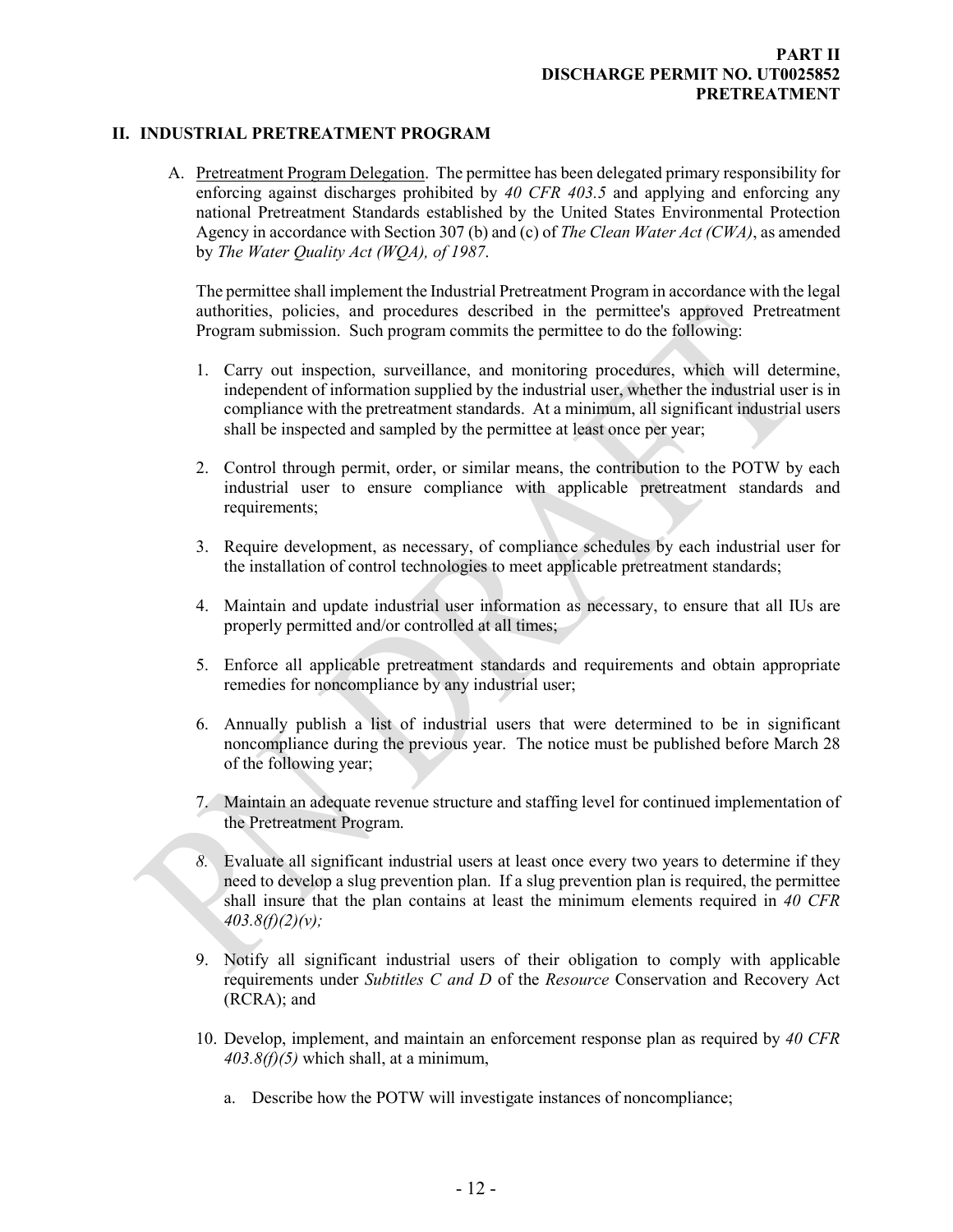- b. Describe the types of escalating enforcement responses the POTW will take in response to all anticipated type of industrial user violations; and
- c. Describe the time periods within which such responses will be taken and identify the POTW staff position(s) responsible for pursuing these actions.
- <span id="page-11-0"></span>11. Establish and enforce specific local limits as necessary to implement the provisions of the *40 CFR Parts 403.5(a)* and *(b)*, and as required by *40 CFR Part 403.5(c)*.
- B. Program Updates. The permittee is required to modify its pretreatment program, as necessary, to reflect changes in the regulations of *40 CFR 403*. Such modifications shall be completed within the time frame set forth by the applicable regulations. Modification of the approved pretreatment program must be done in accordance with the requirements of *40 CFR 403.18*. Modifications of the approved program which result in less stringent industrial user requirements shall not be effective until after approval has been granted by the Director.
- <span id="page-11-1"></span>C. Annual Report. The permittee shall provide the Division of Water Quality and EPA with an annual report briefly describing the permittee's pretreatment program activities over the previous calendar year. Reports shall be submitted no later than March 28 of each year. These annual reports shall, at a minimum, include:
	- 1. An updated listing of the permittee's industrial users.
	- 2. A descriptive summary of the compliance activities including numbers of any major enforcement actions, i.e., administrative orders, penalties, civil actions, etc.
	- 3. An assessment of the compliance status of the permittee's industrial users and the effectiveness of the permittee's Pretreatment Program in meeting its needs and objectives.
	- 4. A summary of all sampling data taken of the influent and effluent for those pollutants listed in *Part II.F.*
	- 5. A description of all substantive changes made to the permittee's pretreatment program referenced in *Section B* of this section. Substantive changes include, but are not limited to, any change in any ordinance, major modification in the program's administrative structure or operating agreement(s), a significant reduction in monitoring, or a change in the method of funding the program.
	- 6. Other information as may be determined necessary by the Director.
- <span id="page-11-2"></span>D. General and Specific Prohibitions. Pretreatment standards (*40 CFR 403.5*) specifically prohibit the introduction of the following pollutants into the waste treatment system from any source of non-domestic discharge:
	- 1. Pollutants which create a fire or explosion hazard in the publicly owned treatment works (POTW), including, but not limited to, waste-streams with a closed cup flashpoint of less than  $140^{\circ}F(60^{\circ}C)$ ;
	- 2. Pollutants, which will cause corrosive structural damage to the POTW, but in no case, discharges with a pH lower than 5.0;
	- 3. Solid or viscous pollutants in amounts which will cause obstruction to the flow in the POTW resulting in interference;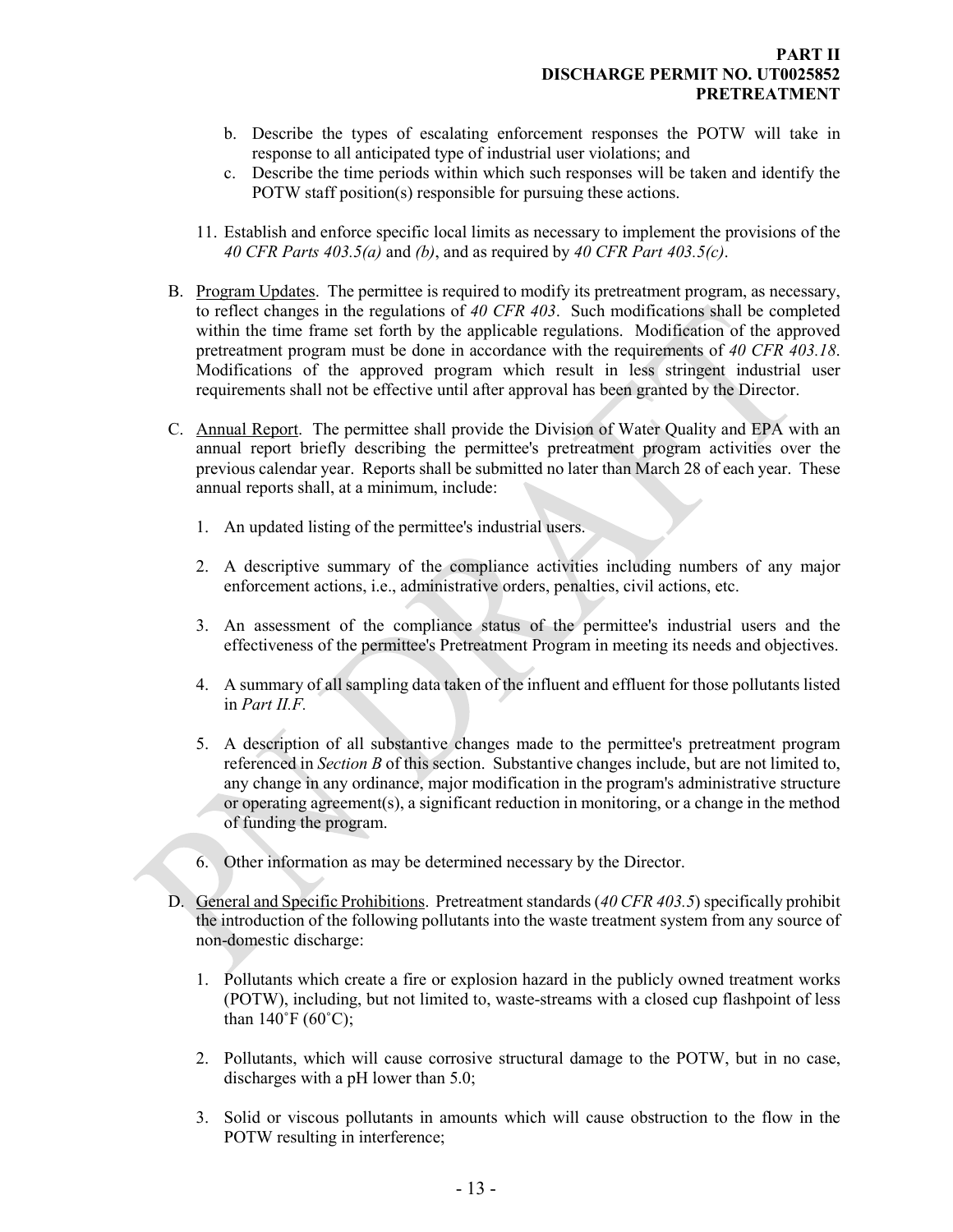- 4. Any pollutant, including oxygen demanding pollutants (BOD, etc.), released in a discharge at such volume or strength as to cause interference in the POTW;
- 5. Heat in amounts, which will inhibit biological activity in the POTW, resulting in interference, but in no case, heat in such quantities that the influent to the sewage treatment works exceeds 104˚F (40˚C));
- 6. Petroleum oil, nonbiodegradable cutting oil, or products of mineral oil origin in amounts that will cause interference or pass through;
- 7. Pollutants, which result in the presence of toxic gases, vapor, or fumes within the POTW in a quantity that may cause worker health or safety problems;
- 8. Any trucked or hauled pollutants, except at discharge points designated by the POTW; or
- 9. Any pollutant that causes pass through or interference at the POTW.
- <span id="page-12-0"></span>10. Any specific pollutant which exceeds any local limitation established by the POTW in accordance with the requirement of *40 CFR 403.5(c)* and *40 CFR 403.5(d)*.
- E. Categorical Standards. In addition to the general and specific limitations expressed in *Part D*  of this section, applicable National Categorical Pretreatment Standards must be met by all industrial users of the POTW. These standards are published in the federal regulations at *40 CFR 405* et. seq.
- <span id="page-12-1"></span>F. Self-Monitoring and Reporting Requirements.
	- 1. Influent and Effluent Monitoring and Reporting Requirements. The permittee shall sample and analyze both the influent and effluent, for the parameters listed in the Monitoring for Pretreatment Program Table.

| Monitoring for Pretreatment Program Table |                        |                |           |       |
|-------------------------------------------|------------------------|----------------|-----------|-------|
| Parameter                                 | <b>Reporting Limit</b> | Sample Type    | Frequency | Units |
| <b>Total Arsenic</b>                      | 0.216                  |                |           |       |
| Total Cadmium                             | 0.0046                 |                |           |       |
| Total Chromium                            | 0.0192                 |                |           |       |
| <b>Total Copper</b>                       | 0.0584                 |                |           |       |
| <b>Total Lead</b>                         | 0.0345                 | Composite      | Quarterly | mg/L  |
| <b>Total Molybdenum</b>                   | NA                     |                |           |       |
| <b>Total Nickel</b>                       | 0.327                  |                |           |       |
| <b>Total Selenium</b>                     | 0.0087                 |                |           |       |
| Total Silver                              | 0.053                  |                |           |       |
| Total Zinc                                | 0.551                  |                |           |       |
| Total Cyanide                             | 0.0113                 |                |           |       |
| <b>Total Mercury</b>                      | 0.000026               | Composite/Grab |           |       |
| <b>TTOs</b>                               | NA.                    |                | Yearly    |       |

2. A test method must be used that has a reporting limit as stated in the column. If a test method is not available the permittee must submit documentation to the Director regarding the method that will be used.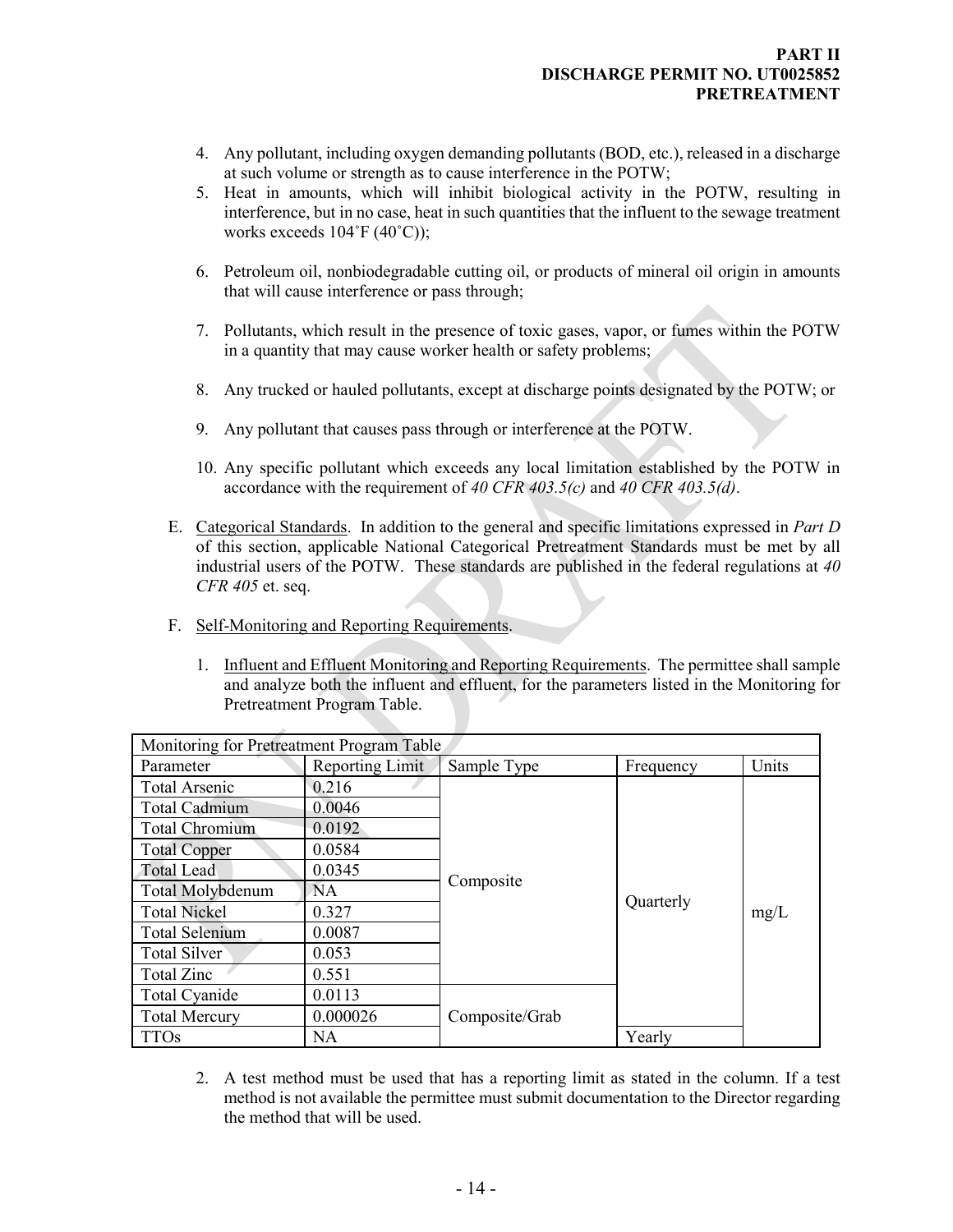- 3. The influent and effluent shall be analyzed by the permittee for total toxic pollutants (TTOs) listed in 40 CFR 122 Appendix D Table II (Organic Toxic Pollutants). The pesticides fraction of Appendix D, Table II is suspended unless pesticides are expected to be present.
- 4. In accordance with the requirements of 40 CFR Part  $403.5(c)$ , the permittee shall determine if there is a need to develop or revise its local limits in order to implement the general and specific prohibitions of 40 CFR Part 403.5 (a) and Part 403.5 (b). A technical evaluation of the need to develop or revise local limits shall be submitted to the Division within 12 months of the effective date of this permit. This evaluation should be conducted in accordance with the latest revision of the EPA Local Limits Development Guidance. If a technical evaluation, reveals that development or revision of local limits is necessary, the permittee shall submit the proposed local limits revision to the Division of Water Quality for approval, and after approval implement the new local limits, within 12 months of the Division's determination that a revision is necessary.
- 5. The results of the analyses of metals, cyanide and toxic organics shall be submitted along with the Discharge Monitoring Report (DMR) at the end of the earliest possible reporting period. Also, the permittee must submit a copy of the toxic organics data to the Pretreatment Coordinator for the DWQ via email.
- 6. For local limit parameters it is recommended that the most sensitive method be used for analysis. This will determine if the parameter is present and provide removal efficiencies based on actual data rather than literature values. If a parameter load is greater than the allowable head works load, for any pollutant listed in Part II.F.1. or a pollutant of concern listed in the local limit development document, the permittee must report the exceedances to the Pretreatment Coordinator for the DWQ. If the loading exceeds the allowable headworks load, increase sampling must occur based on the requirements given by the Pretreatment Coordinator for the DWQ. If needed sampling may need to occur to find the source(s) of the increase. This may include sampling of the collection system. Notification regarding the exceedances of the allowable headworks loading can be provided via email.
- <span id="page-13-0"></span>G. Enforcement Notice. *UCA 19-5-104* provides that the State may issue a notice to the POTW stating that a determination has been made that appropriate enforcement action must be taken against an industrial user for noncompliance with any pretreatment requirements within 30 days. The issuance of such notice shall not be construed to limit the authority of the Director.
- <span id="page-13-1"></span>H. Formal Action. The Director retains the right to take legal action against any industrial user and/or POTW for those cases where a permit violation has occurred because of the failure of an industrial user to meet an applicable pretreatment standard.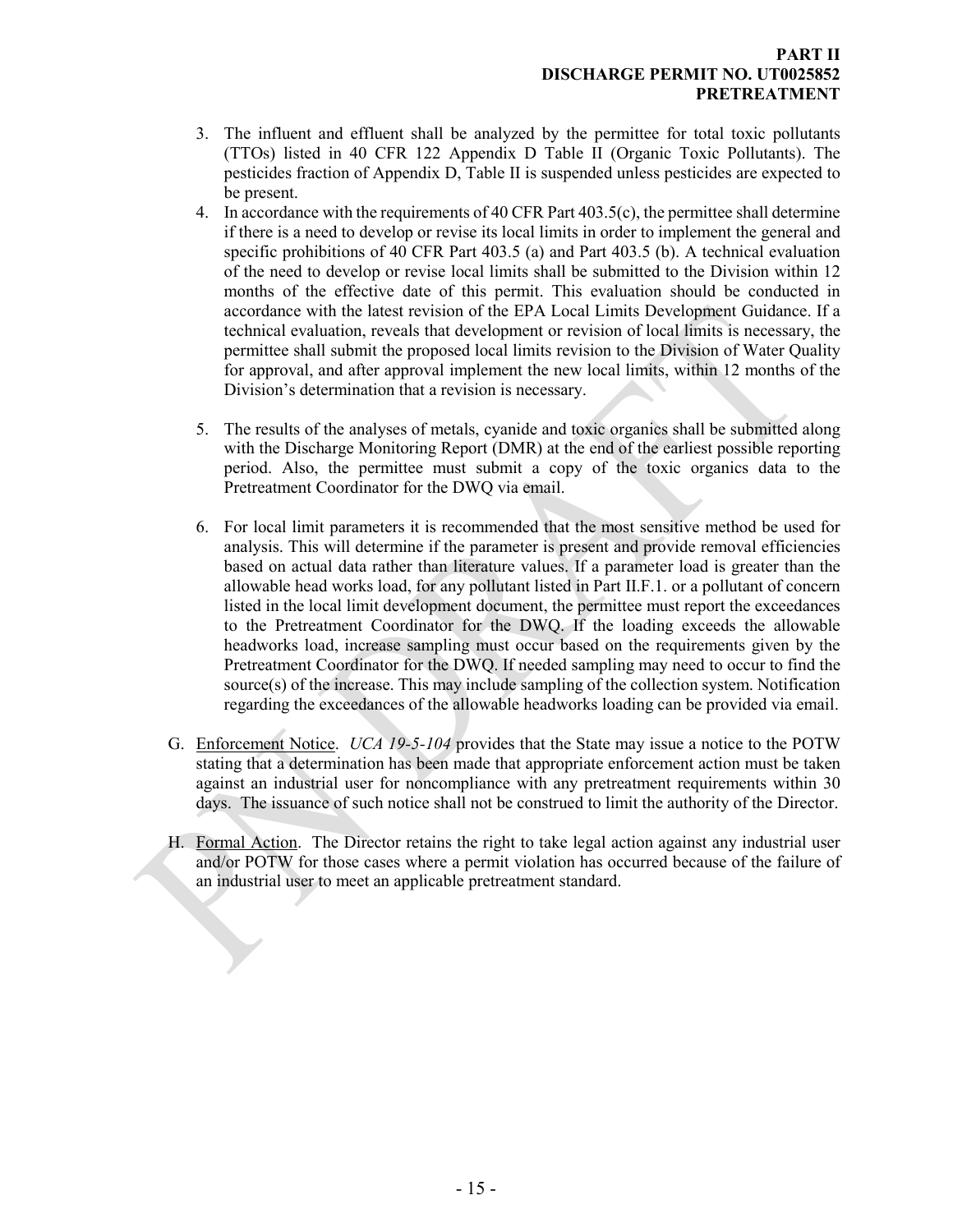#### **III. BIOSOLIDS REQUIREMENTS**

- <span id="page-14-1"></span><span id="page-14-0"></span>A. Biosolids Treatment and Disposal. The authorization to dispose of biosolids provided under this permit is limited to those biosolids produced from the treatment works owned and operated by the permittee. The treatment methods and disposal practices are designated below.
	- 1. Treatment
		- a. Heat Drying -solids are dried by direct or indirect contact with hot gases to reduce the moisture content of the solids to 10 percent or lower. Either the temperature of the solids particles or exceeds 80 $\degree$  C (176 $\degree$  F) or the wet bulb temperature of the gas in contact with the solids as the solids leaves the dryer exceeds  $80^{\circ}$  C (176 $^{\circ}$  F) (40 CFR 503.32(a)(8)(ii) Appendix B. B. 2.
	- 2. Description of Biosolids Disposal Method
		- a. Class A biosolids may be sold or given away to the public for lawn and garden use or land application.
		- b. Class B biosolids may be land applied for agriculture use or at reclamation sites at agronomic rates.
		- c. Biosolids may be disposed in a landfill or transferred to another facility for treatment and/or disposal.
	- 3. Changes in Treatment Systems and Disposal Practices.
		- a. Should the permittee change their disposal methods or the biosolids generation and handling processes of the plant, the permittee must notify the Director at least 30 days in advance if the process/method is specified in 40 CFR 503. This includes, but is not limited to, the permanent addition or removal of any biosolids treatment units (i.e., digesters, drying beds, belt presses, etc.) and/or any other change.
		- b. Should the permittee change their disposal methods or the biosolids generation and handling processes of the plant, the permittee must notify the Director at least 180 days in advance if the process/method is not specified in 40 CFR 503. This includes, but is not limited to, the permanent addition or removal of any biosolids treatment units (i.e., digesters, drying beds, belt presses, etc.) and/or any other change.

For any biosolids that are land filled, the requirements in *Section 2.12* of the latest version of the *EPA Region VIII Biosolids Management Handbook* must be followed

- <span id="page-14-2"></span>B. Specific Limitations and Monitoring Requirements. All biosolids generated by this facility to be sold or given away to the public shall meet the requirements of *Part III.B.1, 2, 3* and *4* listed below.
	- 1. Metals Limitations. All biosolids sold or given away in a bag or similar container for application to lawns and home gardens must meet the metals limitations as described below. If these metals limitations are not met, the biosolids must be landfilled.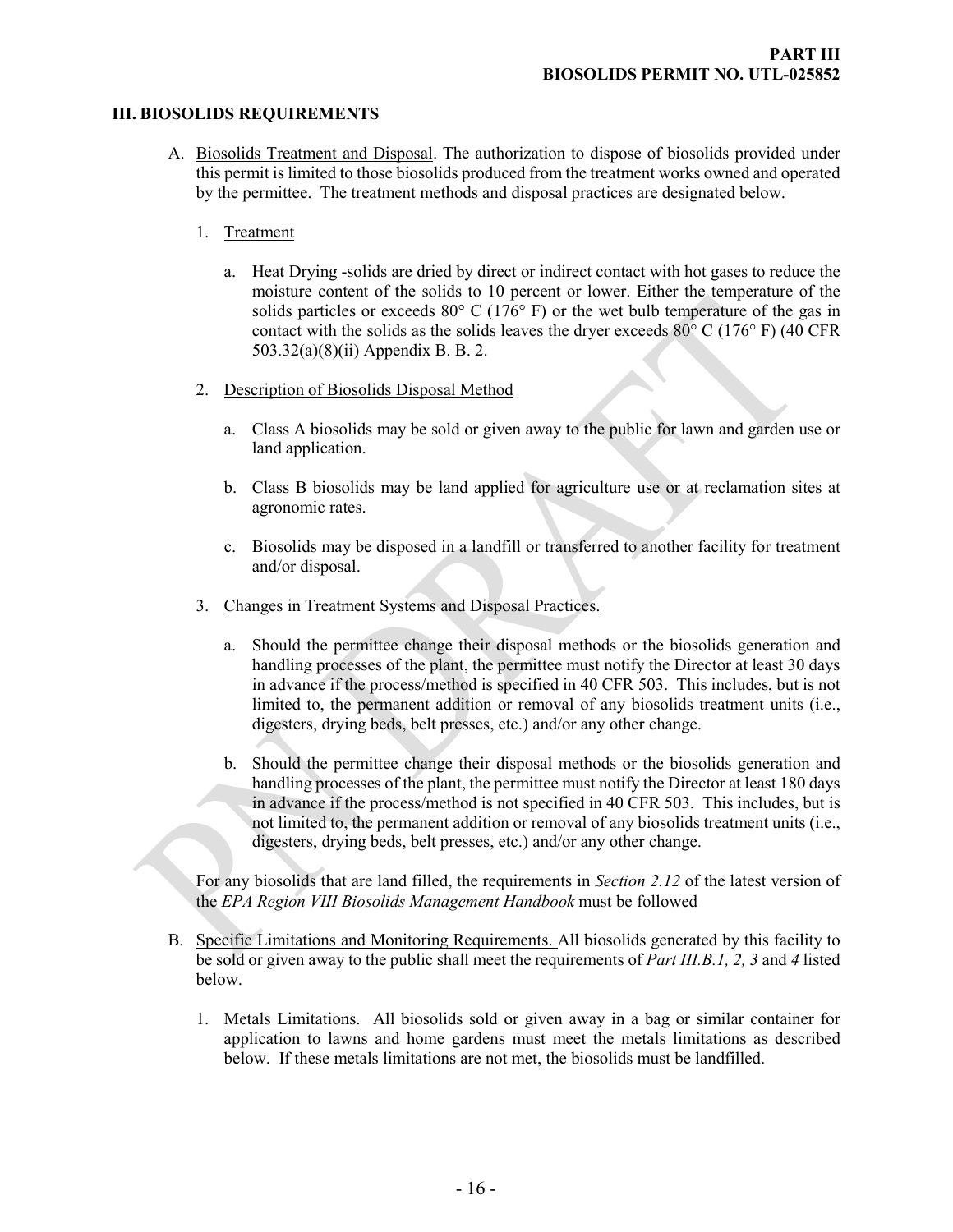| Pollutant Limits, (40 CFR Part 503.13(b)) Dry Mass Basis |                                                           |                              |                                                           |                                      |
|----------------------------------------------------------|-----------------------------------------------------------|------------------------------|-----------------------------------------------------------|--------------------------------------|
| <b>Heavy Metals</b>                                      | Table 1                                                   | Table 2                      | Table 3                                                   | Table 4                              |
|                                                          | Ceiling<br>Conc.<br>Limits<br>$\ddagger$<br>t,<br>(mg/kg) | <b>CPLR</b><br>§,<br>(mg/ha) | Pollutant<br>Conc. Limits <sup>1</sup> ,<br>$2$ , (mg/kg) | $***$<br><b>APLR</b><br>$(mg/ha-yr)$ |
| Total Arsenic                                            | 75                                                        | 41                           | 41                                                        | 41                                   |
| Total Cadmium                                            | 85                                                        | 39                           | 39                                                        | 39                                   |
| <b>Total Copper</b>                                      | 4300                                                      | 1500                         | 1500                                                      | 1500                                 |
| <b>Total Lead</b>                                        | 840                                                       | 300                          | 300                                                       | 300                                  |
| <b>Total Mercury</b>                                     | 57                                                        | 17                           | 17                                                        | 17                                   |
| Total Molybdenum                                         | 75                                                        | N/A                          | N/A                                                       | N/A                                  |
| <b>Total Nickel</b>                                      | 420                                                       | 420                          | 420                                                       | 420                                  |
| <b>Total Selenium</b>                                    | 100                                                       | 100                          | 100                                                       | 100                                  |
| Total Zinc                                               | 7500                                                      | 2800                         | 2800                                                      | 2800                                 |

- 2. Pathogen Limitations. All biosolids sold or given away in a bag or a similar container for application to lawns and home gardens must meet the pathogen limitations for Class A. Land applied biosolids must meet the pathogen limitations for Class B as described below. If the pathogen limitations are not met, the biosolids must be landfilled.
	- a. Class A biosolids shall meet one of the pathogen measurement requirements in the following Pathogen Control Class table or shall meet the requirements for a Process to Further Reduce Pathogens as defined in *40 CFR Part 503.32(a) Sewage Sludge – Class A.*
		- (1) JBWRF currently uses the following practices to meet Class A Pathogen requirements found under *(40 CFR 503.32(a)(7)), (Appendix B, B.1.):*
			- (a) Heat Drying -solids are dried by direct or indirect contact with hot gases to reduce the moisture content of the solids to 10 percent or lower. Either the temperature of the solids particles or exceeds  $80^{\circ}$  C (176° F) or the wet bulb temperature of the gas in contact with the solids as the solids leaves the dryer exceeds 80° C (176° F) (40 CFR 503.32(a)(8)(ii) Appendix B. B.
	- b. Class B biosolids shall meet the pathogen measurement requirements in the following Pathogen Control Class table or shall meet the requirements for a Process to Significantly Reduce Pathogens as defined in 40 CFR Part 503.32(b) *Sewage Sludge – Class B*. In addition, the permittee shall comply with all applicable site restrictions listed below *(40 CFR Part 503.32,(b),(5)):*
		- (1) Food crops with harvested parts that touch the biosolids/soil mixture and are totally above the land surface shall not be harvested for 14 months after application.

 $\overline{a}$ 

<span id="page-15-0"></span><sup>†</sup>The limitations represent the maximum allowable levels of heavy metals in any biosolids intended for land application

<span id="page-15-1"></span><sup>‡</sup> These limitations represent the maximum allowable levels of heavy metals based on an average of all samples taken during a 30-day period.

<span id="page-15-2"></span><sup>§</sup> CPLR -- Cumulative Pollutant Loading Rate

<span id="page-15-3"></span><sup>\*\*</sup> APLR – Annual Pollutant Loading Rate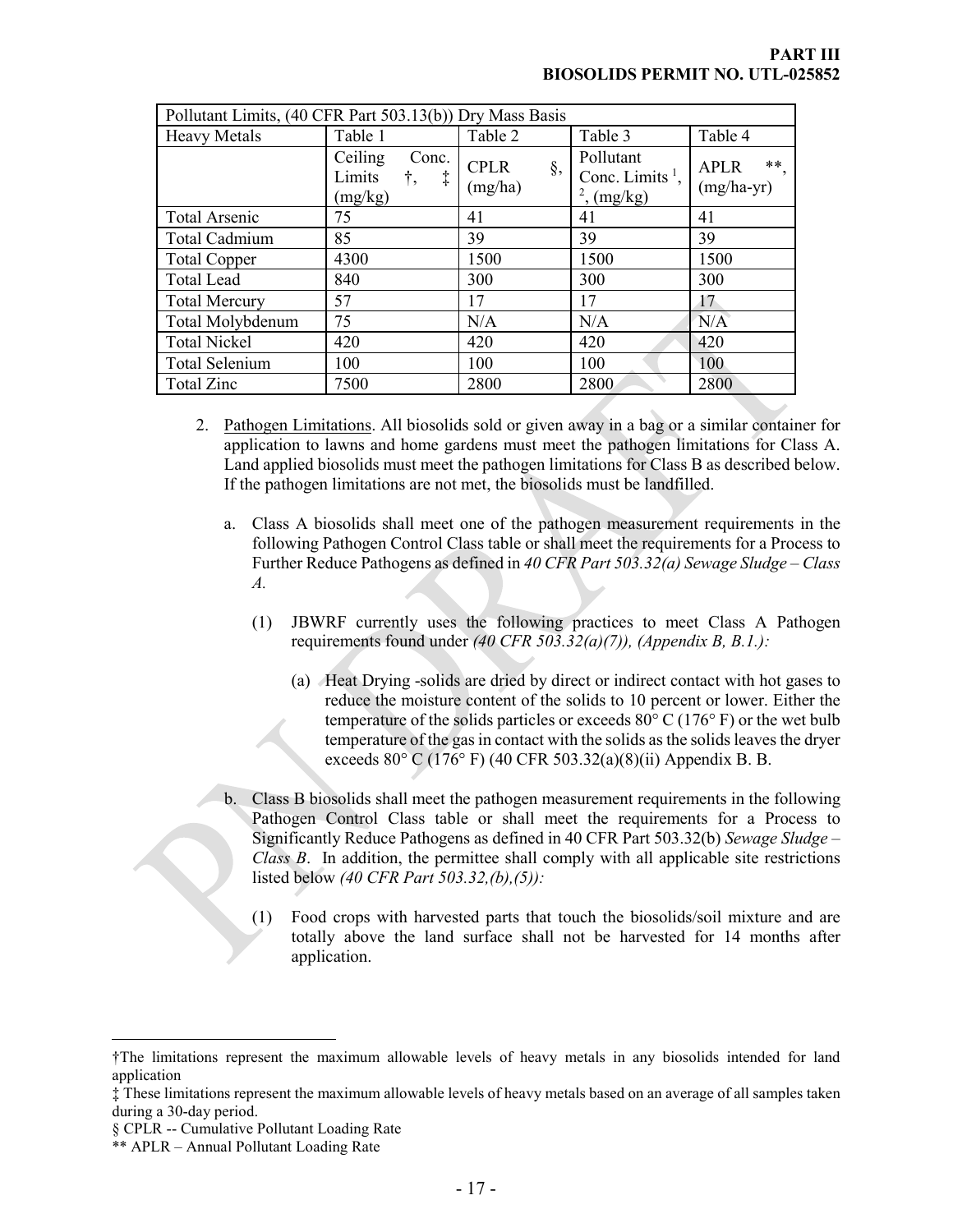- (2) Food crops with harvested parts below the land surface shall not be harvested for 20 months after application if the biosolids remains on the land surface for four months or more prior to incorporation into the soil.
- (3) Food crops with harvested parts below the surface of the land shall not be harvested for 38 months after application of sewage sludge when the sewage sludge remains on the land surface for less than four months prior to incorporation into the soil.
- (4) Food crops, feed crops, and fiber crops shall not be harvested from the land for 30 days after application.
- (5) Animals shall not be allowed to graze on the land for 30 days after application.
- (6) Turf grown on land where biosolids is applied shall not be harvested for one year after application if the harvested turf is placed on either land with a high potential for public exposure or a lawn.
- (7) Public access to land with a high potential for public exposure shall be restricted for one year after application.
- (8) Public access to land with a low potential for public exposure shall be restricted for 30 days after application.
- (9) The sludge or the application of the sludge shall not cause or contribute to the harm of a threatened or endangered species or result in the destruction or adverse modification of critical habitat of a threatened or endangered species after application.

| Pathogen Control Class                                                      |                                                |
|-----------------------------------------------------------------------------|------------------------------------------------|
| 503.32 (a)(1) - (5), (7), -(8), Class A                                     | 503.32 (b)(1) - (5), Class B                   |
| B Salmonella species -less than three (3)                                   | Fecal Coliforms – less than $2,000,000$ MPN or |
| MPN <sup>†</sup> † per four (4) grams total solids (DWB) $\ddagger\ddagger$ | $CFU\S$ g per gram total solids (DWB).         |
| or Fecal Coliforms $-$ less than 1,000 MPN per                              |                                                |
| gram total solids (DWB).                                                    |                                                |
| 503.32 (a)(6) Class A—Alternative 4                                         |                                                |
| B Salmonella species –less than three (3) MPN                               |                                                |
| per four $(4)$ grams total solids $(DWB)$ or less                           |                                                |
| than 1,000 MPN Fecal Coliforms per gram total                               |                                                |
| solids (DWB),                                                               |                                                |
| And - Enteric viruses -less than one (1) plaque                             |                                                |
| forming unit per four (4) grams total solids                                |                                                |
| (DWB)                                                                       |                                                |
| And - Viable helminth ova $-$ less than one $(1)$ per                       |                                                |
| four (4) grams total solids (DWB)                                           |                                                |

3. Vector Attraction Reduction Requirements.

 $\overline{a}$ †† MPN – Most Probable Number

<span id="page-16-1"></span><span id="page-16-0"></span><sup>‡‡</sup> DWB – Dry Weight Basis.

<span id="page-16-2"></span><sup>§§</sup> CFU – Colony Forming Units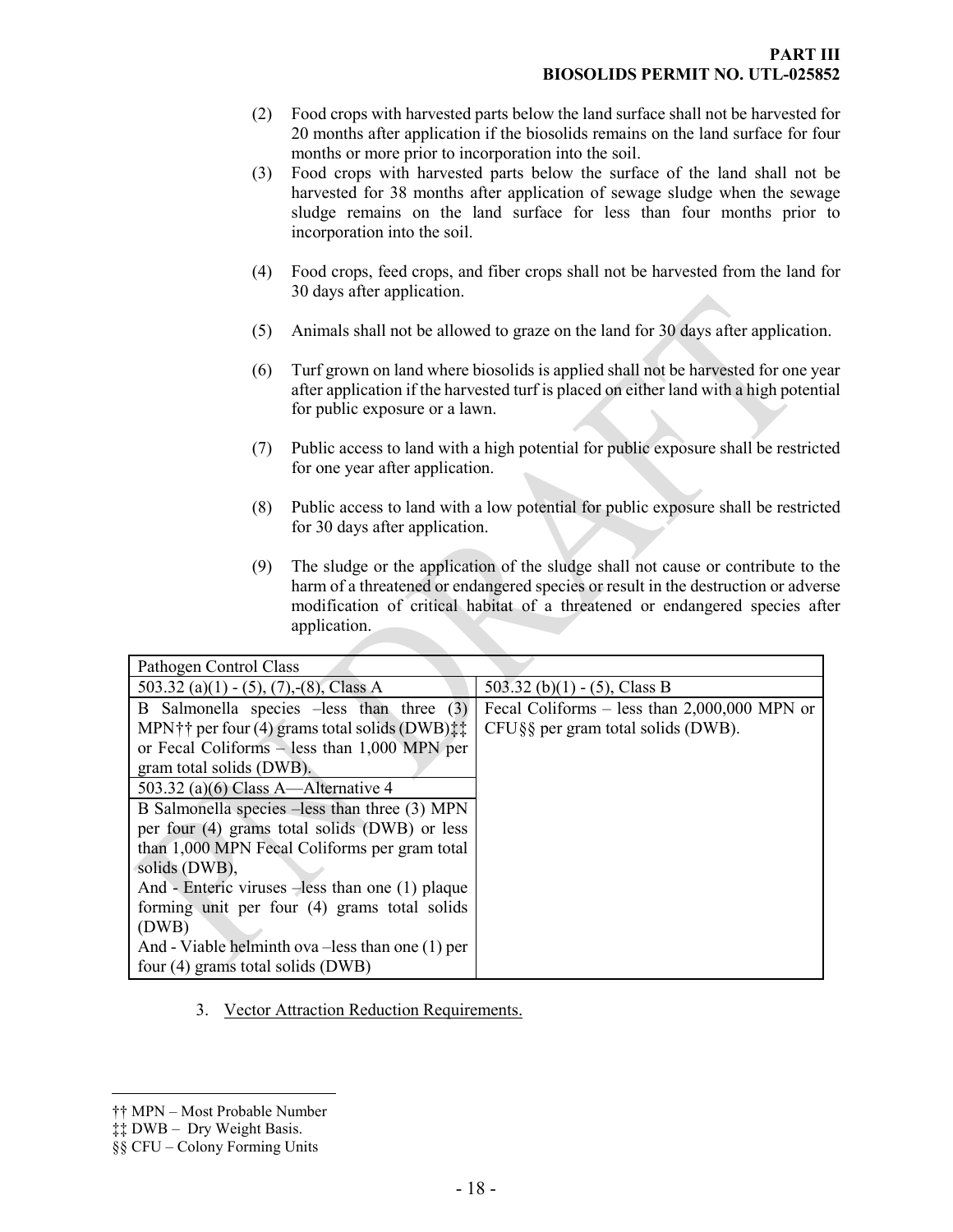- a. The permittee will meet vector attraction reduction through use of one of the methods listed in *40 CFR 503.33*. Facility is meeting the requirements though the following methods.
	- (1) Facility is meeting vector attraction reduction through *40 CFR Part 503.33(b)(8)* "The percent solids of sewage sludge that contains un-stabilized solids generated in a primary wastewater treatment process shall be equal to or greater than 90 percent based on the moisture content and total solids prior to mixing with other materials."
	- (2) Facility may transfer wastes to another facility (E.T. Technologies) where they are stabilized and use as cover on the Salt Lake County Landfill.

If the permittee intends to use another one of the alternatives, the Director and the EPA must be informed at least thirty (30) days prior to its use. This change may be made without additional public comment.

- 4. Self-Monitoring Requirements.
	- a. At a minimum, upon the effective date of this permit, all chemical pollutants, pathogens and applicable vector attraction reduction requirements shall be monitored according to *40 CFR 503.16(1)(a)*.

| Minimum Frequency of Monitoring (40 CFR Part 503.16, 503.26. and 503.46) |                             |                              |  |
|--------------------------------------------------------------------------|-----------------------------|------------------------------|--|
| Amount of Biosolids Disposed Per Year                                    |                             | <b>Monitoring Frequency</b>  |  |
| Dry Metric Tons<br>Dry US Tons                                           |                             | Per Year or Batch            |  |
| $> 0$ to $< 320$                                                         | $> 0$ to $< 290$            | Once Per Year or Batch       |  |
| $>$ 320 to $<$ 1650                                                      | $>$ 290 to $<$ 1,500        | Once a Quarter or Four Times |  |
| $> 1,650$ to $< 16,500$                                                  | $> 1,500$ to $< 15,000$ *** | Bi-Monthly or Six Times      |  |
| > 16,500                                                                 | > 15,000                    | Monthly or Twelve Times      |  |

- b. Sample collection, preservation and analysis shall be performed in a manner consistent with the requirements of *40 CRF 503* and/or other criteria specific to this permit. A metals analysis is to be performed using *Method SW 846* with *Method 3050* used for digestion. For the digestion procedure, an amount of biosolids equivalent to a dry weight of one gram shall be used. The methods are also described in the latest version of the *Region VIII Biosolids Management Handbook.*
- The Director may request additional monitoring for specific pollutants derived from biosolids if the data shows a potential for concern.
- d. After two (2) years of monitoring at the frequency specified, the permittee may request that the Director reduce the sampling frequency for the heavy metals. The frequency cannot be reduced to less than once per year for biosolids that are sold or given away to the public for any parameter. The frequency also cannot be reduced for any of the pathogen or vector attraction reduction requirements listed in this permit.

<span id="page-17-0"></span> $\overline{a}$ Permittee produced 3,440.3 Dry Metric Tons in 2020, therefore they need to sample at least six times a year. However, JBWRF transfers the biosolids to E.T. Technologies Soil Regeneration for disposal, and as long as they continue to do this, they are only required to sample once a year. If they switch treatment and disposal methods in the future to land application, they will return to the required frequency under 40 CFR 503 of six times per year.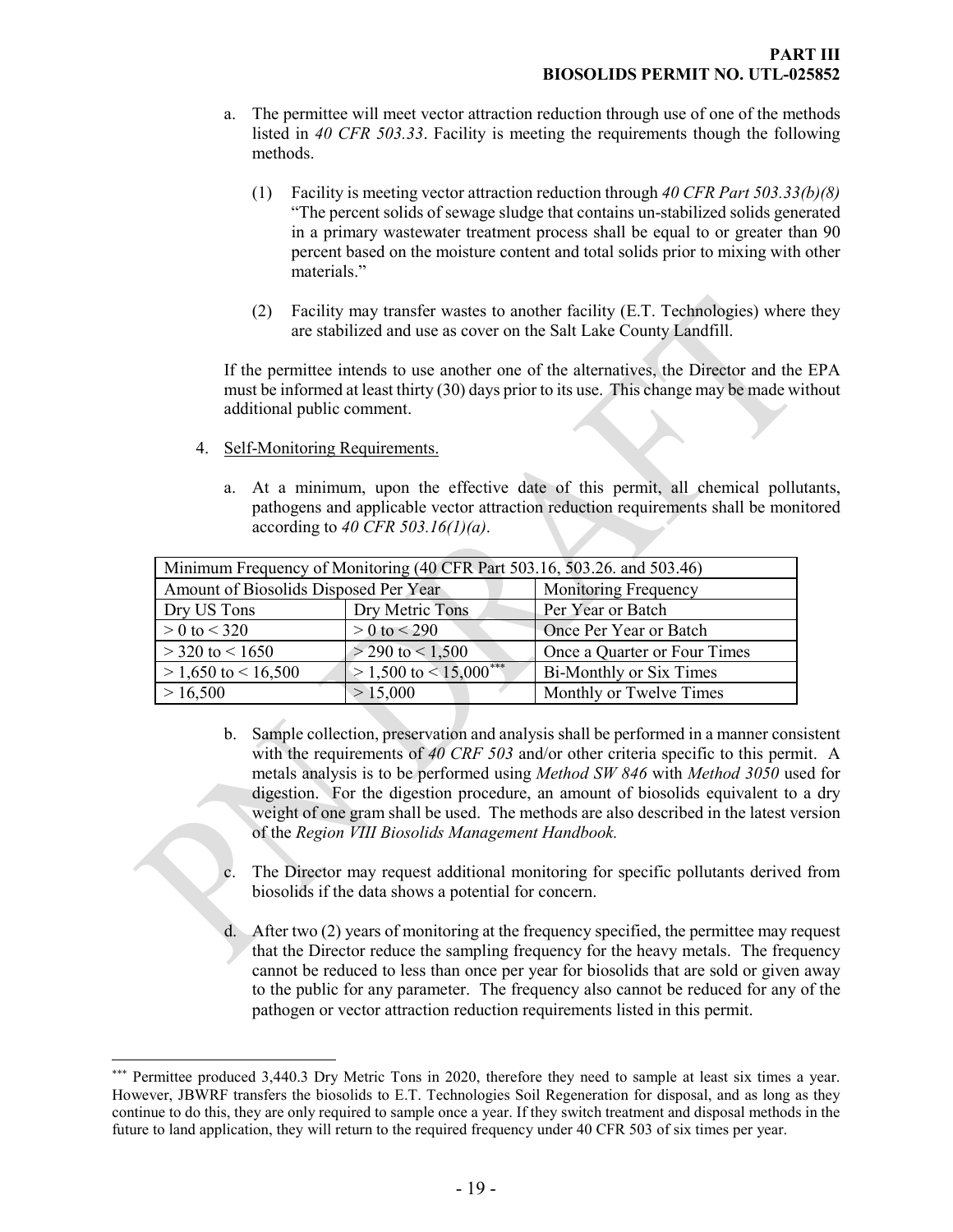- <span id="page-18-0"></span>C. Management Practices of Biosolids.
	- 1. Biosolids Distribution Information
		- a. For biosolids that are sold or given away, an information sheet shall be provided to the person who receives the biosolids. The label or information sheet shall contain:
			- (1) The name and address of the person who prepared the biosolids for a sale or to be given away.
			- (2) A statement that prohibits the application of the biosolids to the land except in accordance with the instructions on the label or information sheet.
	- 2. Biosolids Application Site Storage
		- a. For biosolids or material derived from biosolids that are stored in piles for one year or longer, measures shall be taken to ensure that erosion (whether by wind or water) does not occur. However, best management practices should also be used for piles used for biosolids treatment. If a treatment pile is considered to have caused a problem, best management practices could be added as a requirement in the next permit renewal
	- 3. Land Application Practices
		- a. The permittee shall operate and maintain the land application site operations in accordance with the following requirements:
			- (1) The permittee shall provide to the Director and the EPA within 90 days of the effective date of this permit a land application plan.
			- (2) Application of biosolids shall be conducted in a manner that will not contaminate the groundwater or impair the use classification for that water underlying the sites.
			- (3) Application of biosolids shall be conducted in a manner that will not cause a violation of any receiving water quality standard from discharges of surface runoff from the land application sites. Biosolids shall not be applied to land 10 meters or less from waters of the United States (as defined in 40 CFR 122.2).
			- (4) No person shall apply biosolids for beneficial use to frozen, ice-covered, or snow-covered land where the slope of such land is greater than three percent and is less than or equal to six percent unless one of the following requirements is met:
				- (a) there is 80 percent vegetative ground cover; or,
				- (b) approval has been obtained based upon a plan demonstrating adequate runoff containment measures.
			- (5) Application of biosolids is prohibited to frozen, ice-covered, or snow-covered sites where the slope of the site exceeds six percent.
			- (6) Agronomic Rate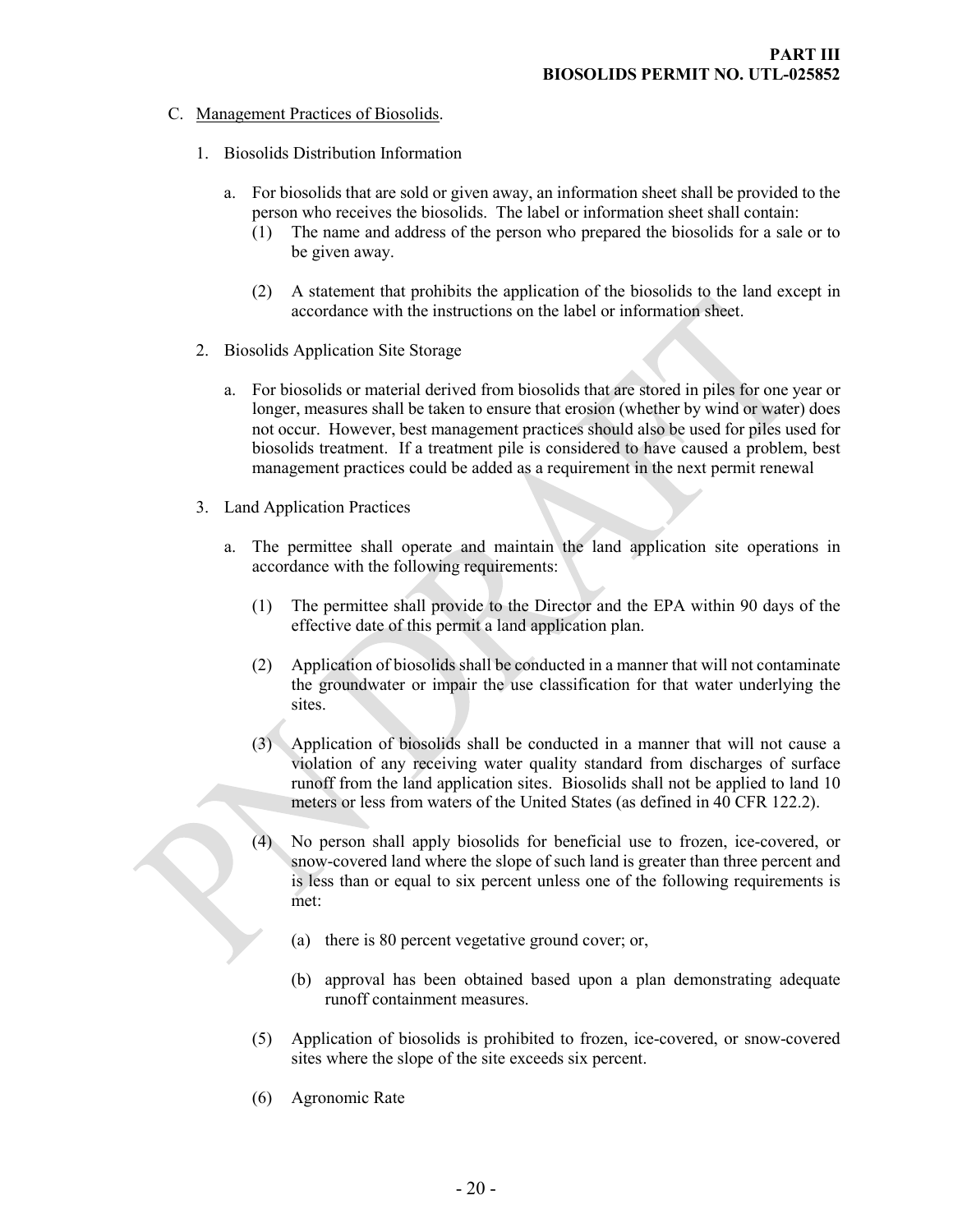- (a) Application of biosolids shall be conducted in a manner that does not exceed the agronomic rate for available nitrogen of the crops grown on the site. At a minimum, the permittee is required to follow the methods for calculating agronomic rate outlined in the latest version of the *Region VIII Biosolids Management Handbook* (other methods may be approved by the Director). The treatment plant shall provide written notification to the applier of the biosolids of the concentration of total nitrogen (as N on a dry weight basis) in the biosolids. Written permission from the Director is required to exceed the agronomic rate.
- (b) The permittee may request the limits of *Part III, C, 6* be modified if different limits would be justified based on local conditions. The limits are required to be developed in cooperation with the local agricultural extension office or university.
- (c) Deep soil monitoring for nitrate-nitrogen is required for all land application sites (does not apply to sites where biosolids are applied less than once every five years). A minimum of six samples for each 320 (or less) acre area is to be collected. These samples are to be collected down to either a 5-foot depth, or the confining layer, whichever is shallower (sample at 1-foot, 2-foot, 3 foot, 4-foot and 5-foot intervals). Each of these one-foot interval samples shall be analyzed for nitrate-nitrogen. In addition to the one-foot interval samples, a composite sample of the 5-foot intervals shall be taken, and analyzed for nitrate-nitrogen as well. Samples are required to be taken once every five years for non-irrigated sites that receive more than 18 inches of precipitation annually or for irrigated sites. Sample results should be included on the Annual Report.
- (7) Biosolids shall not be applied to any site area with standing surface water. If the annual high groundwater level is known or suspected to be within five feet of the surface, additional deep soil monitoring for nitrate-nitrogen as described in *Part III.C.(6),(c).* is to be performed. At a minimum, this additional monitoring will involve a collection of more samples in the affected area and possibly more frequent sampling. The exact number of samples to be collected will be outlined in a deep soil monitoring plan to be submitted to the Director and the EPA within 90 days of the effective date of this permit. The plan is subject to approval by the Director.
- (8) The specified cover crop shall be planted during the next available planting season. If this does not occur, the permittee shall notify the Director in writing. Additional restrictions may be placed on the application of the biosolids on that site on a case-by-case basis to control nitrate movement. Deep soil monitoring may be increased under the discretion of the Director.
- (9) When weather and or soil conditions prevent adherence to the biosolids application procedure, biosolids shall not be applied on the site.
- (10) For biosolids that are sold or given away, an information sheet shall be provided to the person who receives the biosolids. The label or information sheet shall contain:
	- (a) The name and address of the person who prepared the biosolids for sale or give away for application to the land.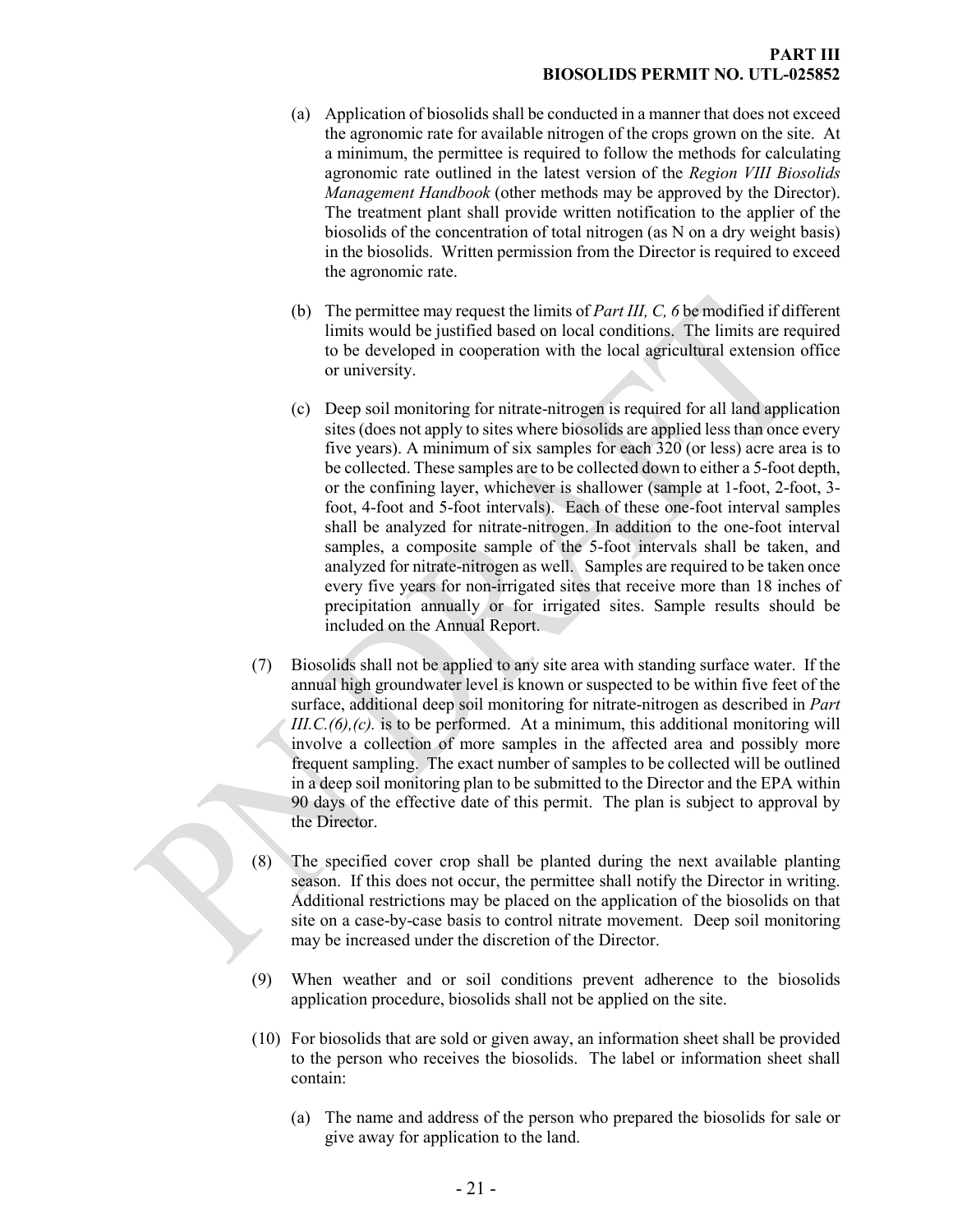- (b) A statement that prohibits the application of the biosolids to the land except in accordance with the instructions on the label or information sheet.
- (c) The annual whole biosolids application rate for the biosolids that do not cause the metals loading rates in Tables 1, 2, and 3 (*Part III.B.1.*) to be exceeded.
- (11) Biosolids subject to the cumulative pollutant loading rates in Table 2 (*Part III.B.1.*) shall not be applied to agricultural land, forest, a public contact site, or a reclamation site if any of the cumulative pollutant loading rates in Table 2 have been reached.
- (12) If the treatment plant applies the biosolids, it shall provide the owner or leaseholder of the land on which the biosolids are applied notice and necessary information to comply with the requirements in this permit.
- <span id="page-20-0"></span>(13) The permittee shall inspect the application of the biosolids to active sites to prevent malfunctions and deterioration, operator errors and discharges, which may cause or lead to the release of biosolids to the environment or a threat to human health. The permittee must conduct these inspections often enough to identify problems in time to correct them before they harm human health or the environment. The permittee shall keep an inspection log or summary including at least the date and time of inspection, the printed name and the handwritten signature of the inspector, a notation of observations made and the date and nature of any repairs or corrective action.
- D. Special Conditions on Biosolids Storage. Permanent storage of biosolids is prohibited. Biosolids shall not be temporarily stored for more than two (2) years. Written permission to store biosolids for more than two years must be obtained from the Director. Storage of biosolids for more than two years will be allowed only if it is determined that significant treatment is occurring.
- <span id="page-20-1"></span>E. Representative Sampling. Biosolids samples used to measure compliance with *Part III* of this Permit shall be collected at locations representative of the quality of biosolids generated at the treatment works and immediately prior to land application.
- <span id="page-20-2"></span>F. Reporting of Monitoring Results.
	- 1. Biosolids. The permittee shall provide the results of all monitoring performed in accordance with *Part III.B*, and information on management practices, biosolids treatment, site restrictions and certifications shall be provided no later than February 19 of each year. Each report is for the previous calendar year. If no biosolids were sold or given away during the reporting period, "no biosolids were sold or given away" shall be reported. Legible copies of these, and all other reports required herein, shall be signed and certified in accordance with the *Signatory Requirements (see Part VII.G)*, and submitted to the Utah Division of Water Quality and the EPA by the NeT-Biosolids \* system through the EPA Central Data Exchange (CDX) System.
- <span id="page-20-3"></span>G. Additional Record Keeping Requirements Specific to Biosolids.
	- 1. Unless otherwise required by the Director, **the permittee is not required to keep records** on compost products if the permittee prepared them from biosolids that meet the limits in Table 3 (*Part III.B.1*), the Class A pathogen requirements in *Part III.B.2* and the vector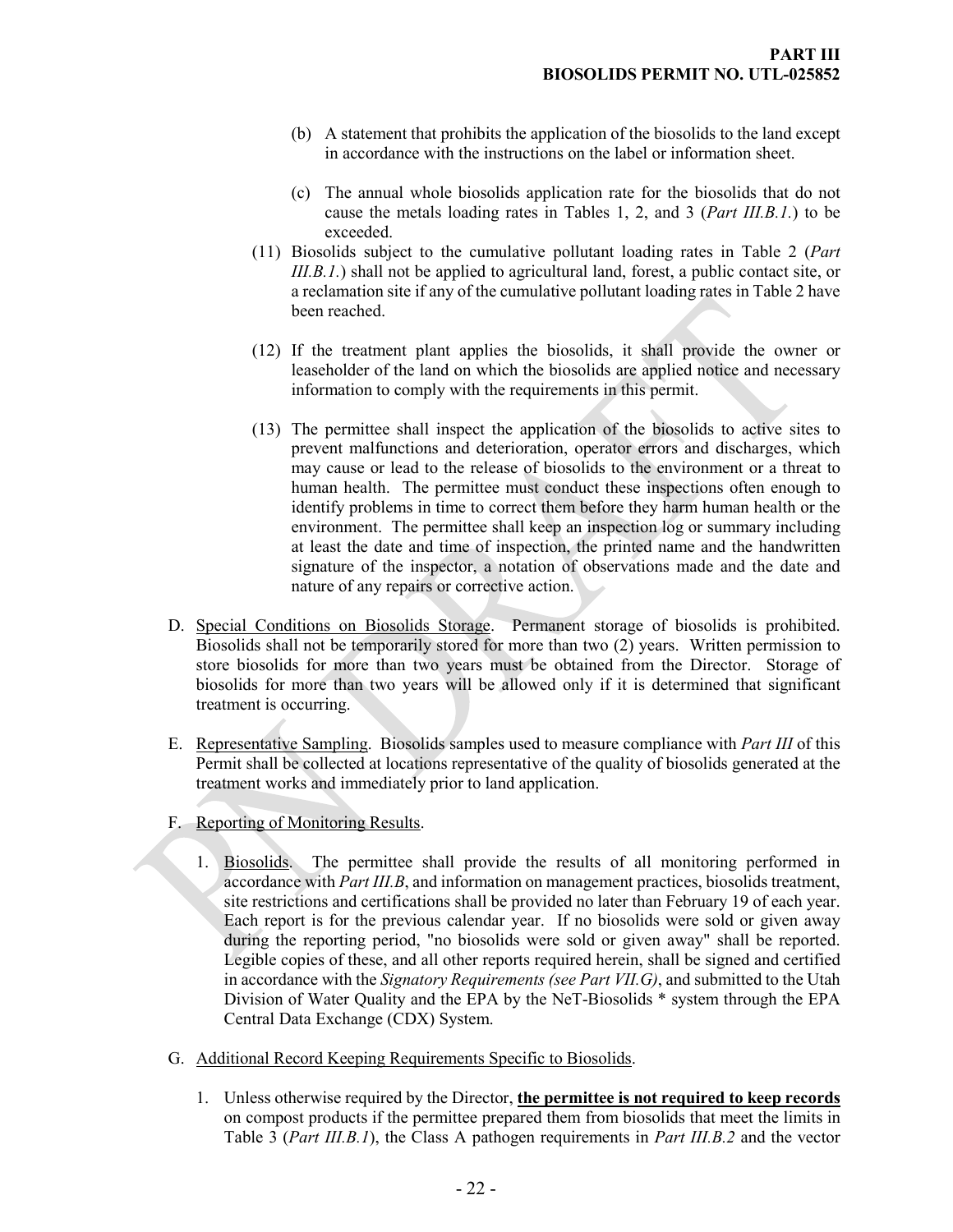attraction reduction requirements in *Part III.B.3*. The Director may notify the permittee that additional record keeping is required if it is determined to be significant to protecting public health and the environment.

- 2. **The permittee is required** to keep the following information for at least 5 years:
	- a. Concentration of each heavy metal in Table 3 (*Part III.B.1*).
	- b. A description of how the pathogen reduction requirements in *Part III.B.2* were met.
	- c. A description of how the vector attraction reduction requirements in *Part III.B.3* were met.
	- d. A description of how the management practices in *Part III.C* were met (if necessary).
	- e. The following certification statement:

"I certify under the penalty of law, that the heavy metals requirements in *Part III.B.1*, the pathogen requirements in *Part III.B.2*, the vector attraction requirements in *Part III.B.3*, the management practices in *Part III.C*. This determination has been made under my direction and supervision in accordance with the system designed to assure that qualified personnel properly gather and evaluate the information used to determine that the pathogen requirements, the vector attraction reduction requirements and the management practices have been met. I am aware that there are significant penalties for false certification including the possibility of imprisonment."

3. The permittee shall retain records of all monitoring information, including all calibration and maintenance records and all original strip chart recordings for continuous monitoring instrumentation, copies of all reports required by this permit and records of all data used to complete the application for this permit for the life of the permit. Data collected on site, copies of Biosolids Report forms, and a copy of this UPDES biosolids-only permit must be maintained on site during the duration of activity at the permitted location.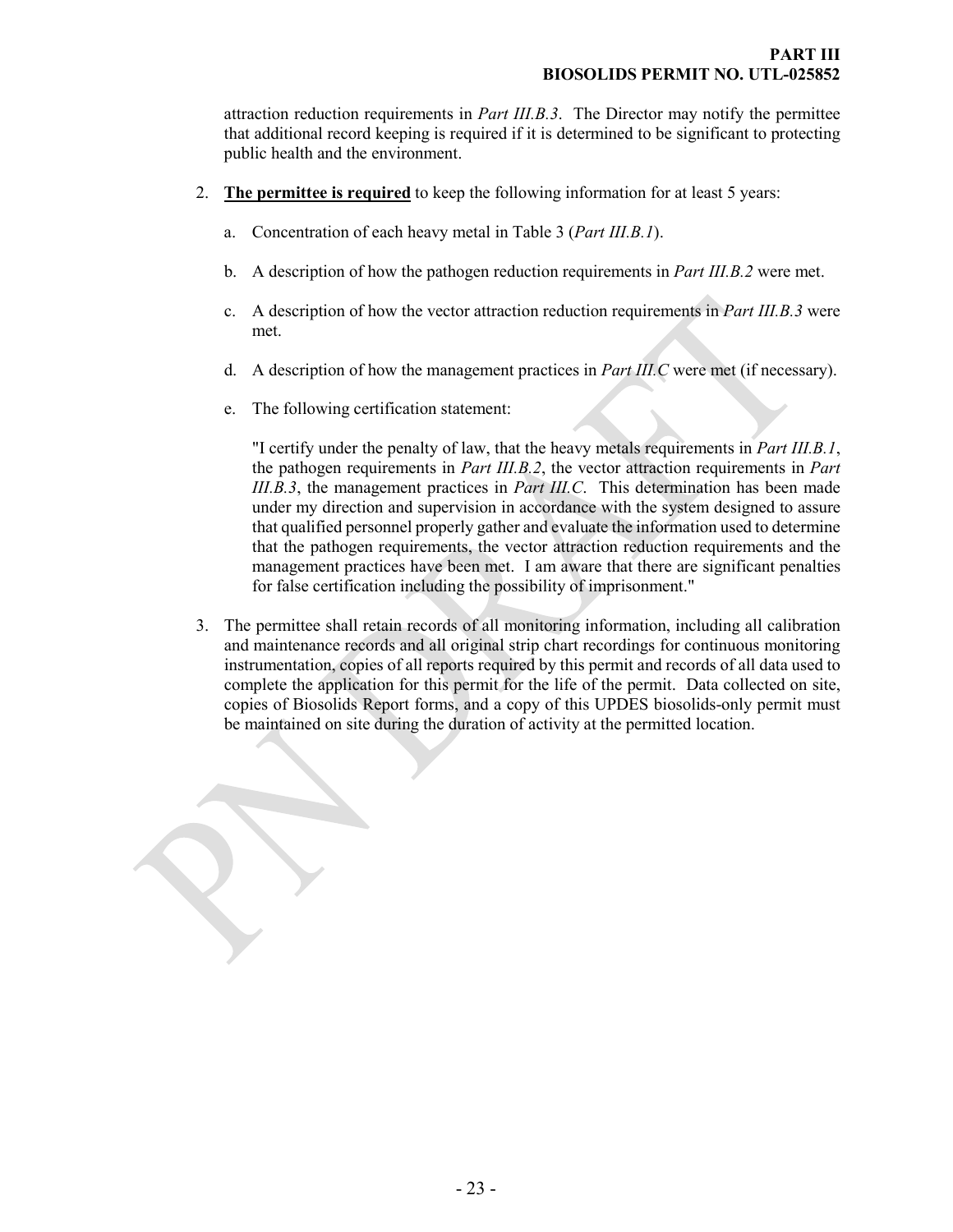### **IV. STORM WATER REQUIREMENTS.**

- <span id="page-22-0"></span>A. Industrial Storm Water Permit. Based on the type of industrial activities occurring at the facility, the permittee is required to maintain separate coverage or an appropriate exclusion under the Multi-Sector General Permit (MSGP) for Storm Water Discharges Associated with Industrial Activities (UTR000000). If the facility is not already covered, the permittee has 30 days from when this permit is issued to submit the appropriate Notice of Intent (NOI) for the MSGP or exclusion documentation.
- B. Construction Storm Water Permit. Any construction at the facility that disturbs an acre or more of land, including less than an acre if it is part of a common plan of development or sale, is required to obtain coverage under the UPDES Construction General Storm Water Permit (UTRC00000). Permit coverage must be obtained prior to land disturbance. If the site qualifies, a Low Erosivity Waiver (LEW) Certification may be submitted instead of permit coverage.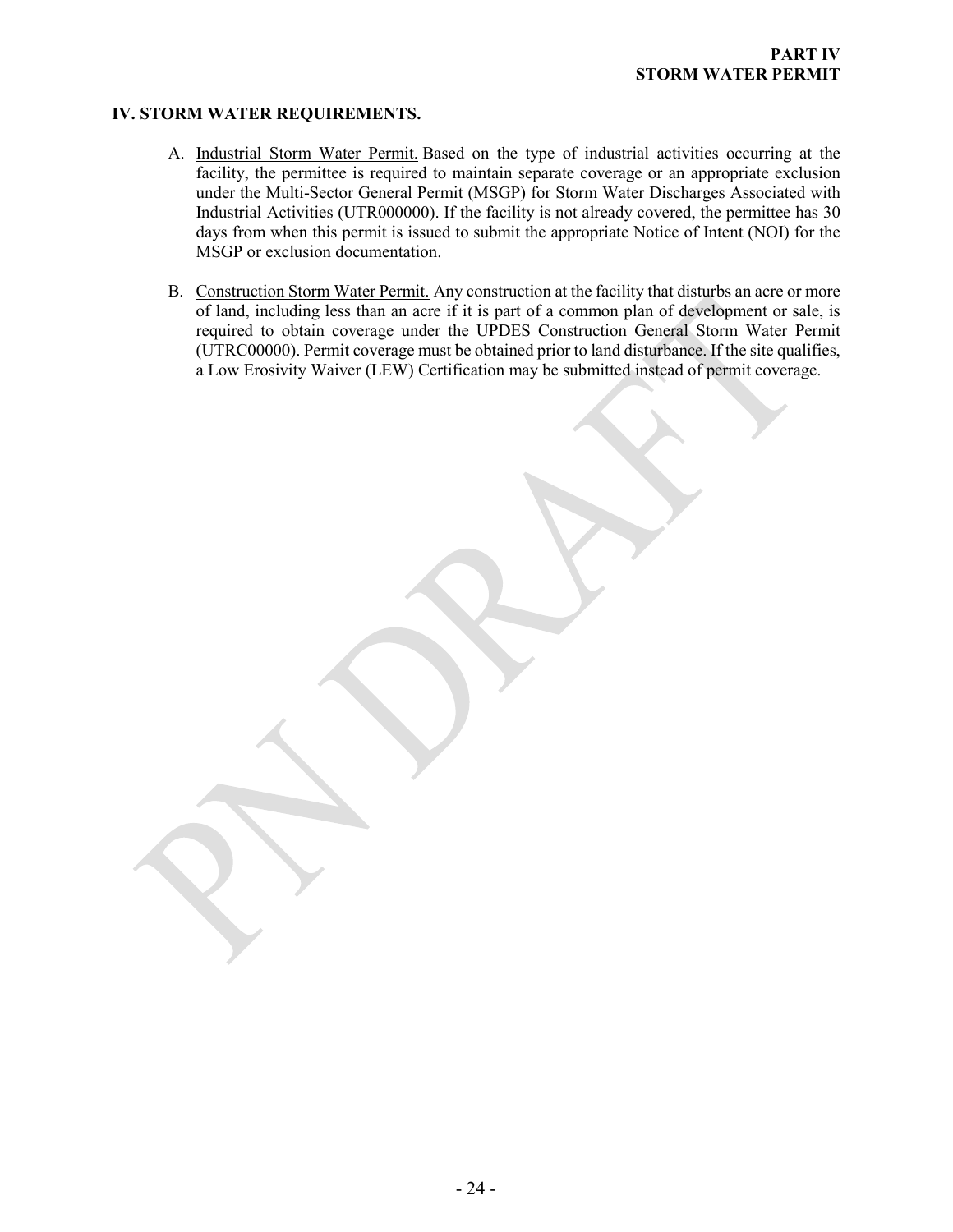### **V. MONITORING, RECORDING & GENERAL REPORTING REQUIREMENTS**

- <span id="page-23-1"></span><span id="page-23-0"></span>A. Representative Sampling. Samples taken in compliance with the monitoring requirements established under *Part I* shall be collected from the effluent stream prior to discharge into the receiving waters. Samples and measurements shall be representative of the volume and nature of the monitored discharge. Samples of biosolids shall be collected at a location representative of the quality of biosolids immediately prior to the use-disposal practice.
- <span id="page-23-2"></span>B. Monitoring Procedures. Monitoring must be conducted according to test procedures approved under *Utah Administrative Code ("UAC") R317-2-10 and 40CFR Part 503*, utilizing sufficiently sensitive test methods unless other test procedures have been specified in this permit.
- <span id="page-23-3"></span>C. Penalties for Tampering. The *Act* provides that any person who falsifies, tampers with, or knowingly renders inaccurate, any monitoring device or method required to be maintained under this permit shall, upon conviction, be punished by a fine of not more than \$10,000 per violation, or by imprisonment for not more than six months per violation, or by both.
- <span id="page-23-4"></span>D. Compliance Schedules. Reports of compliance or noncompliance with, or any progress reports on, interim and final requirements contained in any Compliance Schedule of this permit shall be submitted no later than 14 days following each schedule date.
- <span id="page-23-5"></span>E. Additional Monitoring by the Permittee. If the permittee monitors any parameter more frequently than required by this permit, using test procedures approved under *UAC R317-2-10*  and *40 CFR 503* or as specified in this permit, the results of this monitoring shall be included in the calculation and reporting of the data submitted in the DMR or the Biosolids Report Form. Such increased frequency shall also be indicated. Only those parameters required by the permit need to be reported.
- <span id="page-23-6"></span>F. Records Contents. Records of monitoring information shall include:
	- 1. The date, exact place, and time of sampling or measurements:
	- 2. The individual(s) who performed the sampling or measurements;
	- 3. The date(s) and time(s) analyses were performed;
	- 4. The individual(s) who performed the analyses;
	- 5. The analytical techniques or methods used; and,
	- 6. The results of such analyses.
- <span id="page-23-7"></span>G. Retention of Records. The permittee shall retain records of all monitoring information, including all calibration and maintenance records and all original strip chart recordings for continuous monitoring instrumentation, copies of all reports required by this permit, and records of all data used to complete the application for this permit, for a period of at least five years from the date of the sample, measurement, report or application. This period may be extended by request of the Director at any time. A copy of this UPDES permit must be maintained on site during the duration of activity at the permitted location
- <span id="page-23-8"></span>H. Twenty-four Hour Notice of Noncompliance Reporting.
	- 1. The permittee shall (orally) report any noncompliance including transportation accidents, spills, and uncontrolled runoff from biosolids transfer or land application sites which may seriously endanger health or environment, as soon as possible, but no later than twentyfour (24) hours from the time the permittee first became aware of circumstances. The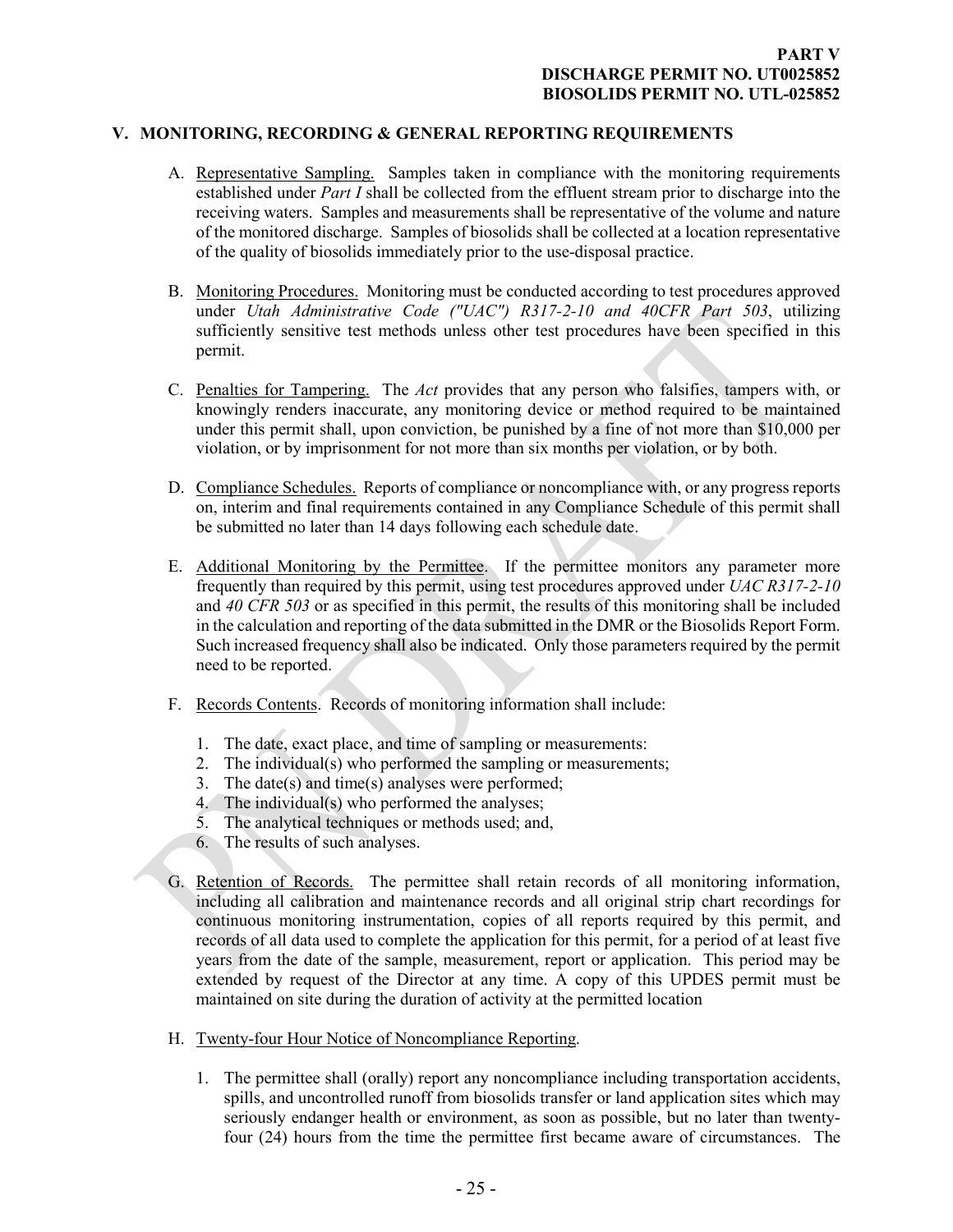report shall be made to the Division of Water Quality, (801) 536-4300, or 24-hour answering service (801) 536-4123.

- 2. The following occurrences of noncompliance shall be reported by telephone (801) 536- 4300 as soon as possible but no later than 24 hours from the time the permittee becomes aware of the circumstances:
	- a. Any noncompliance which may endanger health or the environment;
	- b. Any unanticipated bypass, which exceeds any effluent limitation in the permit (See *Part VI.G, Bypass of Treatment Facilities.)*;
	- c. Any upset which exceeds any effluent limitation in the permit (See *Part VI.H*, *Upset Conditions*.);
	- d. Violation of a daily discharge limitation for any of the pollutants listed in the permit; or,
	- e. Violation of any of the Table 3 metals limits, the pathogen limits, the vector attraction reduction limits or the management practices for biosolids that have been sold or given away.
- 3. A written submission shall also be provided within five days of the time that the permittee becomes aware of the circumstances. The written submission shall contain:
	- a. A description of the noncompliance and its cause;
	- b. The period of noncompliance, including exact dates and times;
	- c. The estimated time noncompliance is expected to continue if it has not been corrected;
	- d. Steps taken or planned to reduce, eliminate, and prevent reoccurrence of the noncompliance; and,
	- e. Steps taken, if any, to mitigate the adverse impacts on the environment and human health during the noncompliance period.
- 4. The Director may waive the written report on a case-by-case basis if the oral report has been received within 24 hours by the Division of Water Quality, (801) 536-4300.
- <span id="page-24-0"></span>5. Reports shall be submitted to the addresses in *Part I.D*, *Reporting of Monitoring Results*.
- I. Other Noncompliance Reporting. Instances of noncompliance not required to be reported within 24 hours shall be reported at the time that monitoring reports for *Part I.D* are submitted. The reports shall contain the information listed in *Part V.H.3.*
- <span id="page-24-1"></span>J. Inspection and Entry The permittee shall allow the Director, or an authorized representative, upon the presentation of credentials and other documents as may be required by law, to:
	- 1. Enter upon the permittee's premises where a regulated facility or activity is located or conducted, or where records must be kept under the conditions of the permit;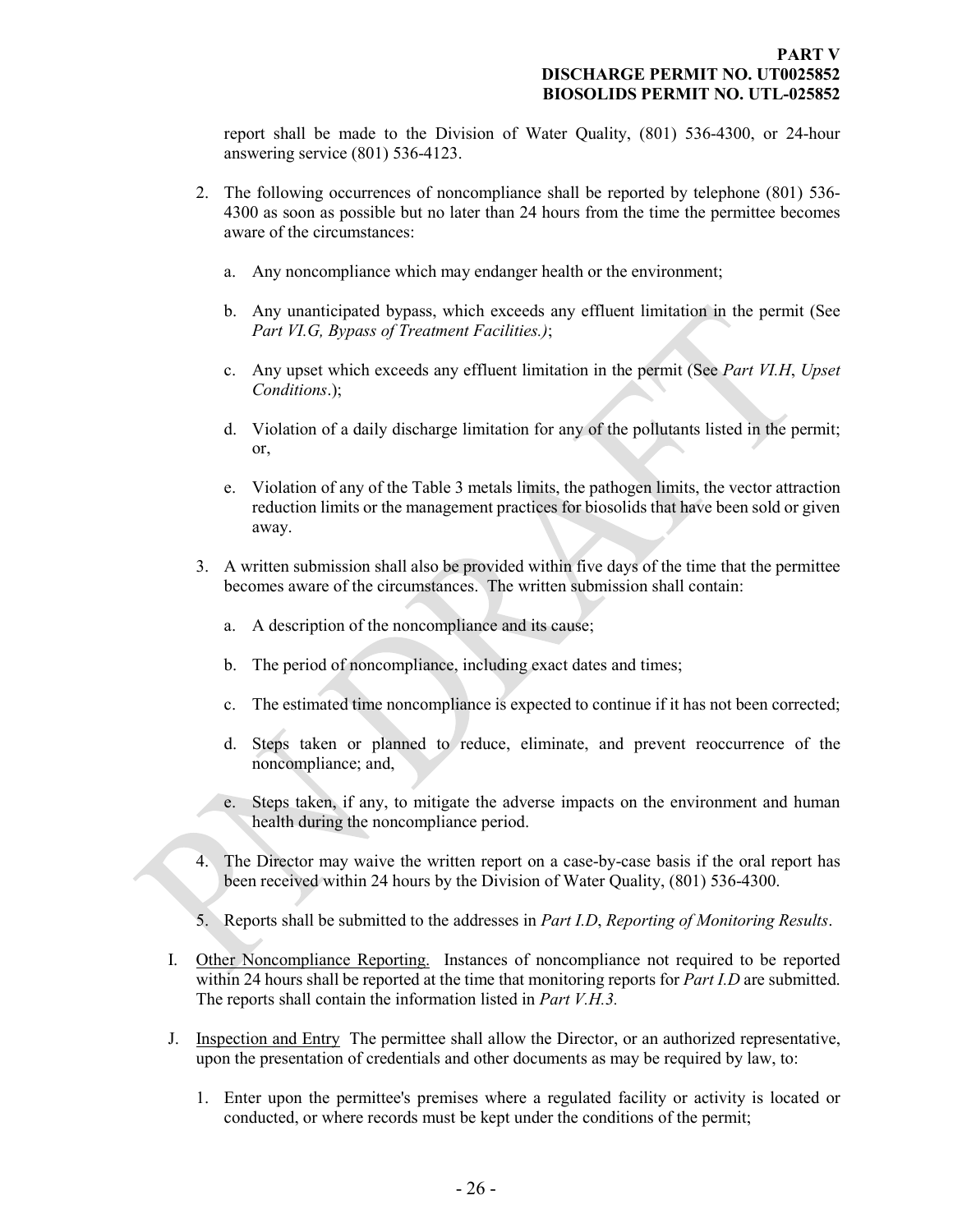- 2. Have access to and copy, at reasonable times, any records that must be kept under the conditions of this permit;
- 3. Inspect at reasonable times any facilities, equipment (including monitoring and control equipment), practices, or operations regulated or required under this permit, including but not limited to, biosolids treatment, collection, storage facilities or area, transport vehicles and containers, and land application sites;
- 4. Sample or monitor at reasonable times, for the purpose of assuring permit compliance or as otherwise authorized by the *Act*, any substances or parameters at any location, including, but not limited to, digested biosolids before dewatering, dewatered biosolids, biosolids transfer or staging areas, any ground or surface waters at the land application sites or biosolids, soils, or vegetation on the land application sites; and,
- 5. The permittee shall make the necessary arrangements with the landowner or leaseholder to obtain permission or clearance, the Director, or authorized representative, upon the presentation of credentials and other documents as may be required by law, will be permitted to enter without delay for the purposes of performing their responsibilities.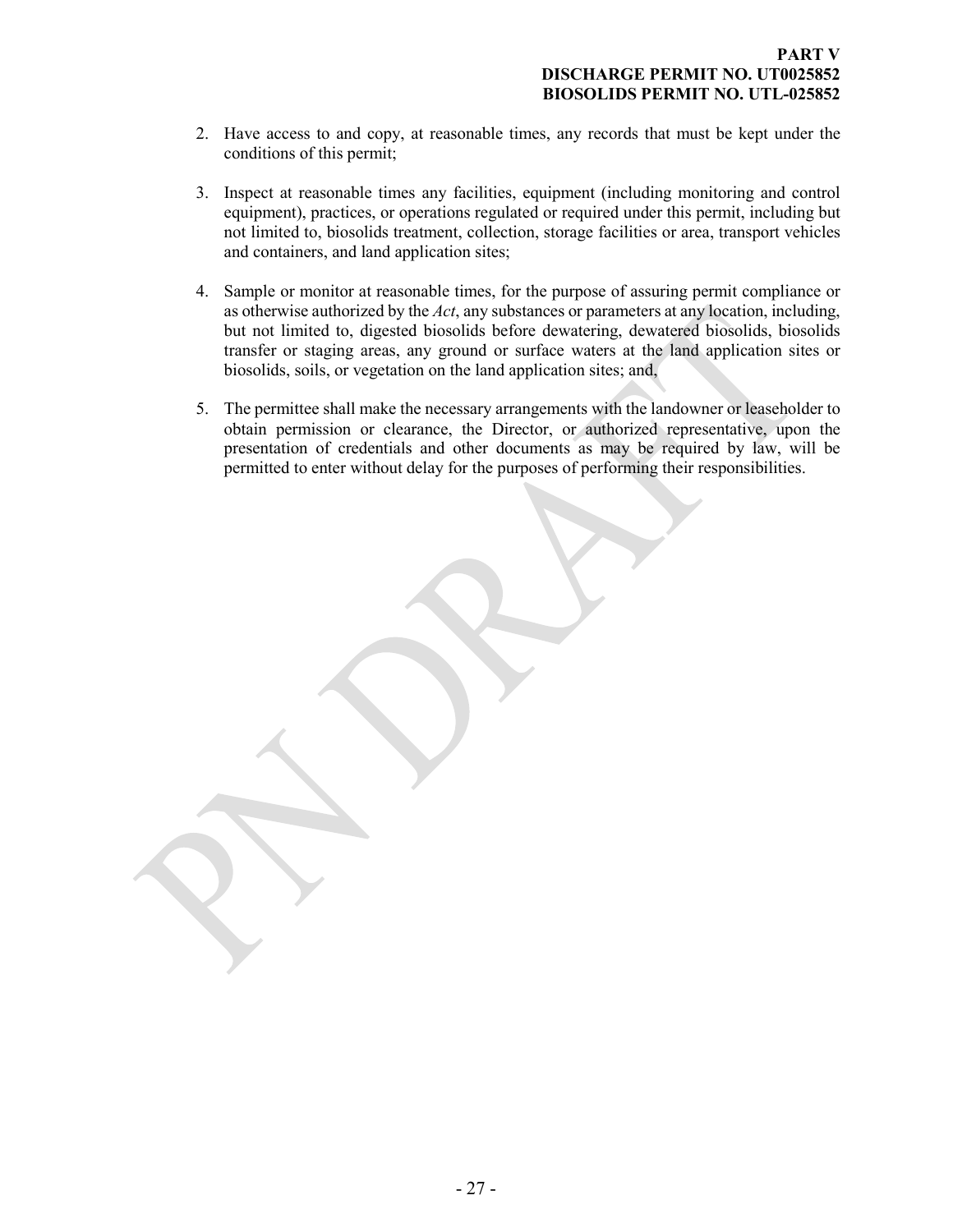# **VI. COMPLIANCE RESPONSIBILITIES**

- <span id="page-26-1"></span><span id="page-26-0"></span>A. Duty to Comply. The permittee must comply with all conditions of this permit. Any permit noncompliance constitutes a violation of the Act and is grounds for enforcement action; for permit termination, revocation and reissuance, or modification; or for denial of a permit renewal application. The permittee shall give advance notice to the Director of any planned changes in the permitted facility or activity, which may result in noncompliance with permit requirements.
- <span id="page-26-2"></span>B. Penalties for Violations of Permit Conditions. The *Act* provides that any person who violates a permit condition implementing provisions of the *Act* is subject to a civil penalty not to exceed \$10,000 per day of such violation. Any person who willfully or negligently violates permit conditions or the Act is subject to a fine not exceeding \$25,000 per day of violation. Any person convicted under *UCA 19-5-115(2)* a second time shall be punished by a fine not exceeding \$50,000 per day. Except as provided at *Part VI.G*, *Bypass of Treatment Facilities* and *Part VI.H*, *Upset Conditions*, nothing in this permit shall be construed to relieve the permittee of the civil or criminal penalties for noncompliance.
- <span id="page-26-3"></span>C. Need to Halt or Reduce Activity not a Defense. It shall not be a defense for a permittee in an enforcement action that it would have been necessary to halt or reduce the permitted activity in order to maintain compliance with the conditions of this permit.
- <span id="page-26-4"></span>D. Duty to Mitigate. The permittee shall take all reasonable steps to minimize or prevent any discharge in violation of this permit, which has a reasonable likelihood of adversely affecting human health or the environment. The permittee shall also take all reasonable steps to minimize or prevent any land application in violation of this permit.
- <span id="page-26-5"></span>E. Proper Operation and Maintenance. The permittee shall at all times properly operate and maintain all facilities and systems of treatment and control (and related appurtenances) which are installed or used by the permittee to achieve compliance with the conditions of this permit. Proper operation and maintenance also includes adequate laboratory controls and quality assurance procedures. This provision requires the operation of back-up or auxiliary facilities or similar systems, which are installed by a permittee only when the operation is necessary to achieve compliance with the conditions of the permit.
- <span id="page-26-6"></span>F. Removed Substances. Collected screening, grit, solids, sludge, or other pollutants removed in the course of treatment shall be disposed of in such a manner so as to prevent any pollutant from entering any waters of the state or creating a health hazard. Sludge/digester supernatant and filter backwash shall not directly enter either the final effluent or waters of the state by any other direct route.
- <span id="page-26-7"></span>G. Bypass of Treatment Facilities.
	- 1. Bypass Not Exceeding Limitations. The permittee may allow any bypass to occur which does not cause effluent limitations to be exceeded, but only if it also is for essential maintenance to assure efficient operation. These bypasses are not subject to paragraph 2 and 3 of this section.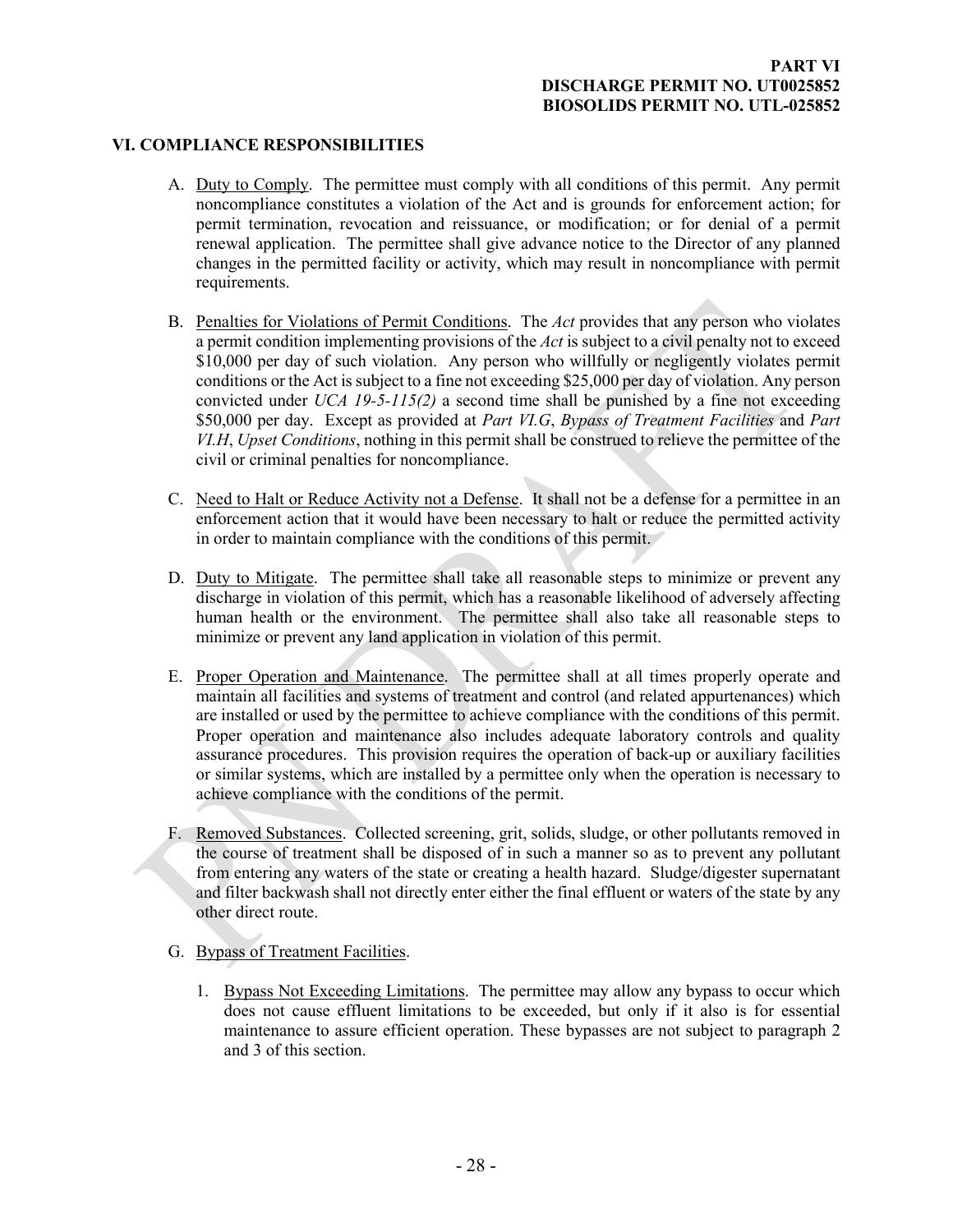- 2. Prohibition of Bypass.
	- a. Bypass is prohibited, and the Director may take enforcement action against a permittee for bypass, unless:
		- (1) Bypass was unavoidable to prevent loss of human life, personal injury, or severe property damage;
		- (2) There were no feasible alternatives to bypass, such as the use of auxiliary treatment facilities, retention of untreated wastes, or maintenance during normal periods of equipment downtime. This condition is not satisfied if adequate backup equipment should have been installed in the exercise of reasonable engineering judgement to prevent a bypass which occurred during normal periods of equipment downtime or preventive maintenance, and
		- (3) The permittee submitted notices as required under *section VI.G.3*.
	- b. The Director may approve an anticipated bypass, after considering its adverse effects, if the Director determines that it will meet the three conditions listed in *sections VI.G.2.a (1), (2) and (3)*.
- 3. Notice.
	- a. *Anticipated bypass*. Except as provided above in *section VI.G.2* and below in *section VI.G.3.b*, if the permittee knows in advance of the need for a bypass, it shall submit prior notice, at least ninety days before the date of bypass. The prior notice shall include the following unless otherwise waived by the Director:
		- (1) Evaluation of alternative to bypass, including cost-benefit analysis containing an assessment of anticipated resource damages:
		- (2) A specific bypass plan describing the work to be performed including scheduled dates and times. The permittee must notify the Director in advance of any changes to the bypass schedule;
		- (3) Description of specific measures to be taken to minimize environmental and public health impacts;
		- (4) A notification plan sufficient to alert all downstream users, the public and others reasonably expected to be impacted by the bypass;
		- (5) A water quality assessment plan to include sufficient monitoring of the receiving water before, during and following the bypass to enable evaluation of public health risks and environmental impacts; and,
		- (6) Any additional information requested by the Director.
	- b. *Emergency Bypass*. Where ninety days advance notice is not possible, the permittee must notify the Director, and the Director of the Department of Natural Resources, as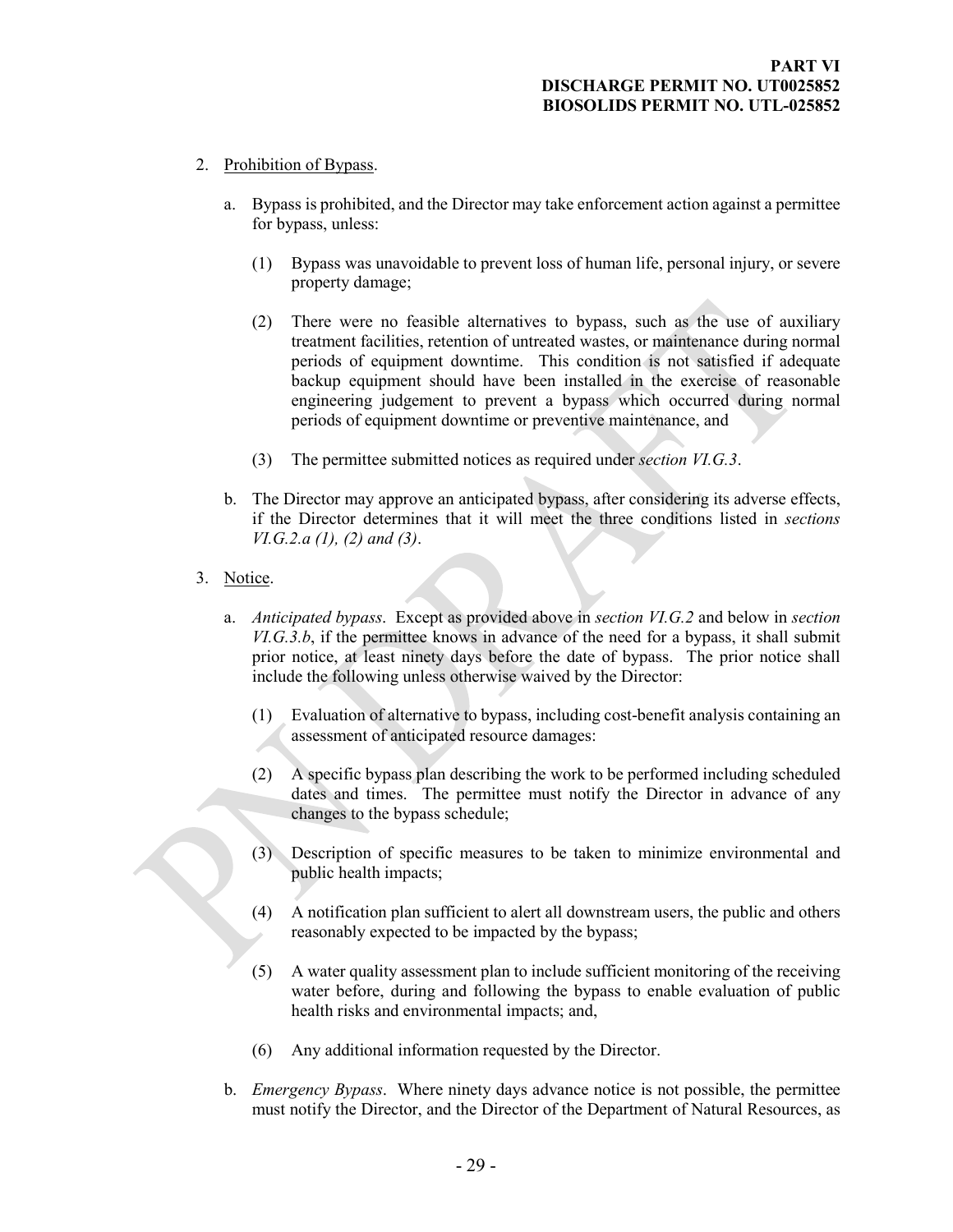#### **PART VI DISCHARGE PERMIT NO. UT0025852 BIOSOLIDS PERMIT NO. UTL-025852**

soon as it becomes aware of the need to bypass and provide to the Director the information in *section VI.G.3.a.(1) through (6)* to the extent practicable.

- c. *Unanticipated bypass*. The permittee shall submit notice of an unanticipated bypass to the Director as required under *Part V.H*, Twenty-Four Hour Reporting. The permittee shall also immediately notify the Director of the Department of Natural Resources, the public and downstream users and shall implement measures to minimize impacts to public health and environment to the extent practicable.
- <span id="page-28-0"></span>H. Upset Conditions.
	- 1. Effect of an upset. An upset constitutes an affirmative defense to an action brought for noncompliance with technology-based permit effluent limitations if the requirements of paragraph 2 of this section are met. Director's administrative determination regarding a claim of upset cannot be judiciously challenged by the permittee until such time as an action is initiated for noncompliance.
	- 2. Conditions necessary for a demonstration of upset. A permittee who wishes to establish the affirmative defense of upset shall demonstrate, through properly signed, contemporaneous operating logs, or other relevant evidence that:
		- a. An upset occurred and that the permittee can identify the cause(s) of the upset;
		- b. The permitted facility was at the time being properly operated;
		- c. The permittee submitted notice of the upset as required under *Part V.H*, *Twenty-four Hour Notice of Noncompliance Reporting*; and,
		- d. The permittee complied with any remedial measures required under *Part VI.D*, *Duty to Mitigate*.
	- 3. Burden of proof. In any enforcement proceeding, the permittee seeking to establish the occurrence of an upset has the burden of proof.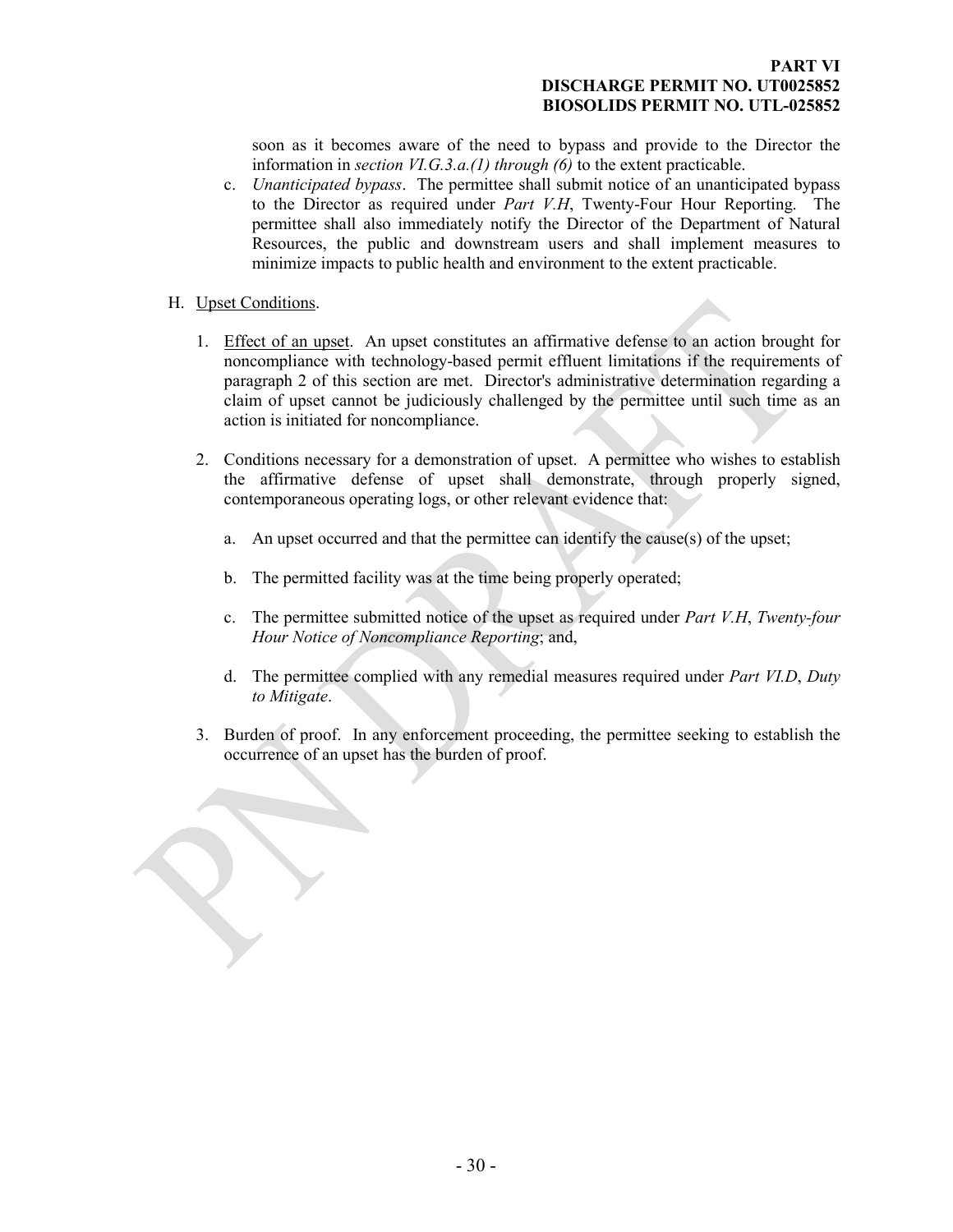# **VII. GENERAL REQUIREMENTS**

- <span id="page-29-1"></span><span id="page-29-0"></span>A. Planned Changes. The permittee shall give notice to the Director as soon as possible of any planned physical alterations or additions to the permitted facility. Notice is required only when the alteration or addition could significantly change the nature or increase the quantity of parameters discharged or pollutant sold or given away. This notification applies to pollutants, which are not subject to effluent limitations in the permit. In addition, if there are any planned substantial changes to the permittee's existing sludge facilities or their manner of operation or to current sludge management practices of storage and disposal, the permittee shall give notice to the Director of any planned changes at least 30 days prior to their implementation.
- <span id="page-29-2"></span>B. Anticipated Noncompliance. The permittee shall give advance notice to the Director of any planned changes in the permitted facility or activity, which may result in noncompliance with permit requirements.
- <span id="page-29-3"></span>C. Permit Actions. This permit may be modified, revoked and reissued, or terminated for cause. The filing of a request by the permittee for a permit modification, revocation and reissuance, or termination, or a notification of planned changes or anticipated noncompliance, does not stay any permit condition.
- <span id="page-29-4"></span>D. Duty to Reapply. If the permittee wishes to continue an activity regulated by this permit after the expiration date of this permit, the permittee shall apply for and obtain a new permit. The application shall be submitted at least 180 days before the expiration date of this permit.
- <span id="page-29-5"></span>E. Duty to Provide Information. The permittee shall furnish to the Director, within a reasonable time, any information which the Director may request to determine whether cause exists for modifying, revoking and reissuing, or terminating this permit, or to determine compliance with this permit. The permittee shall also furnish to the Director, upon request, copies of records required to be kept by this permit.
- <span id="page-29-6"></span>F. Other Information. When the permittee becomes aware that it failed to submit any relevant facts in a permit application, or submitted incorrect information in a permit application or any report to the Director, it shall promptly submit such facts or information.
- <span id="page-29-7"></span>G. Signatory Requirements. All applications, reports or information submitted to the Director shall be signed and certified.
	- 1. All permit applications shall be signed by either a principal executive officer or ranking elected official.
	- 2. All reports required by the permit and other information requested by the Director shall be signed by a person described above or by a duly authorized representative of that person. A person is a duly authorized representative only if:
		- a. The authorization is made in writing by a person described above and submitted to the Director, and,
		- b. The authorization specifies either an individual or a position having responsibility for the overall operation of the regulated facility, such as the position of plant manager, superintendent, position of equivalent responsibility, or an individual or position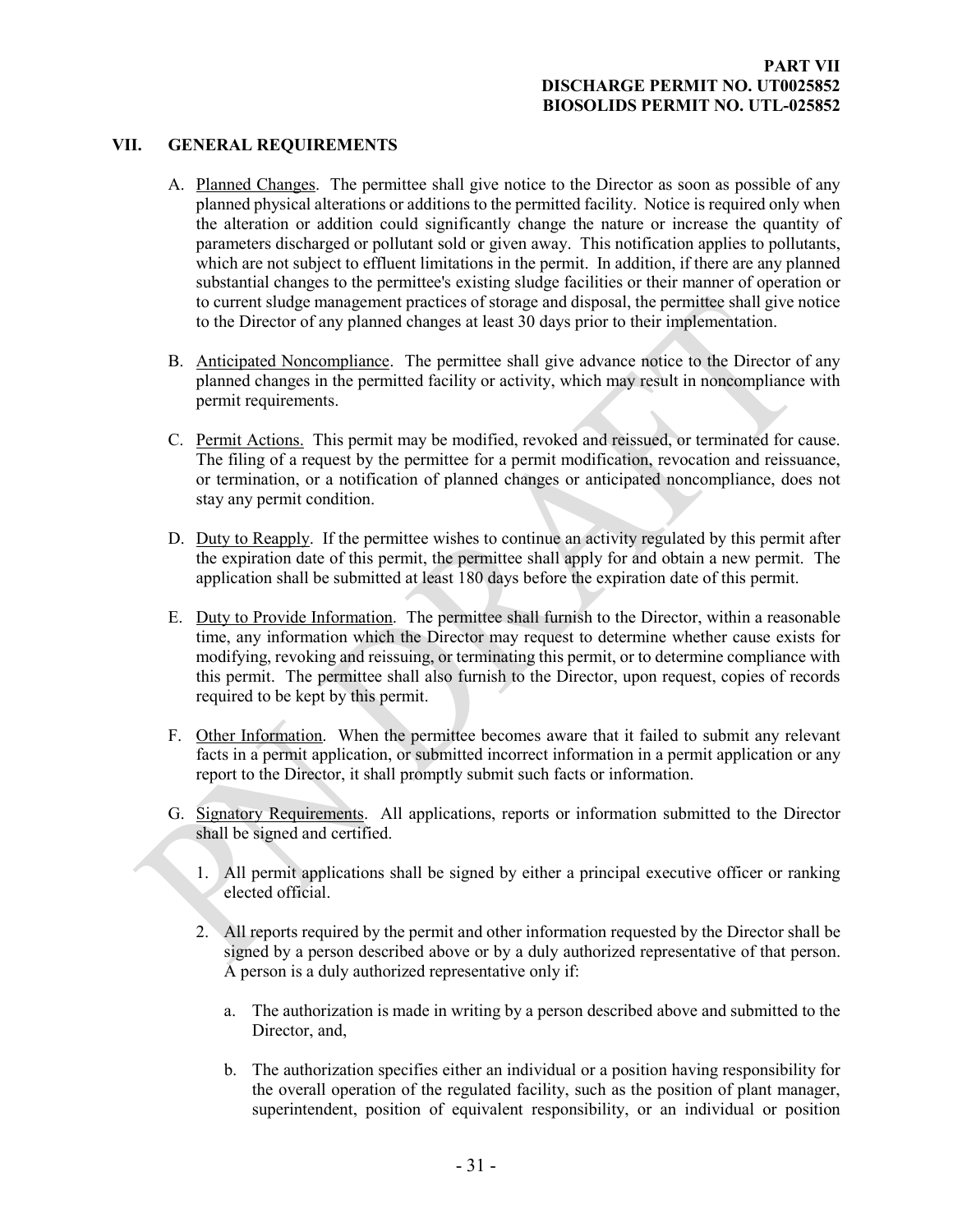having overall responsibility for environmental matters. A duly authorized representative may thus be either a named individual or any individual occupying a named position.

- 3. Changes to authorization. If an authorization under *paragraph VII.G.2* is no longer accurate because a different individual or position has responsibility for the overall operation of the facility, a new authorization satisfying the requirements of *paragraph VII.G.2.* must be submitted to the Director prior to or together with any reports, information, or applications to be signed by an authorized representative.
- 4. Certification. Any person signing a document under this section shall make the following certification:

"I certify under penalty of law that this document and all attachments were prepared under my direction or supervision in accordance with a system designed to assure that qualified personnel properly gather and evaluate the information submitted. Based on my inquiry of the person or persons who manage the system, or those persons directly responsible for gathering the information, the information submitted is, to the best of my knowledge and belief, true, accurate, and complete. I am aware that there are significant penalties for submitting false information, including the possibility of fine and imprisonment for knowing violations."

- <span id="page-30-0"></span>H. Penalties for Falsification of Reports. The *Act* provides that any person who knowingly makes any false statement, representation, or certification in any record or other document submitted or required to be maintained under this permit, including monitoring reports or reports of compliance or noncompliance shall, upon conviction be punished by a fine of not more than \$10,000.00 per violation, or by imprisonment for not more than six months per violation, or by both.
- <span id="page-30-1"></span>I. Availability of Reports. Except for data determined to be confidential under *UAC R317-8-3.2*, all reports prepared in accordance with the terms of this permit shall be available for public inspection at the office of Director. As required by the *Act*, permit applications, permits and effluent data shall not be considered confidential.
- <span id="page-30-2"></span>J. Oil and Hazardous Substance Liability. Nothing in this permit shall be construed to preclude the permittee of any legal action or relieve the permittee from any responsibilities, liabilities, or penalties to which the permittee is or may be subject under the *Act*.
- <span id="page-30-3"></span>K. Property Rights. The issuance of this permit does not convey any property rights of any sort, or any exclusive privileges, nor does it authorize any injury to private property or any invasion of personal rights, nor any infringement of federal, state or local laws or regulations.
- <span id="page-30-4"></span>L. Severability. The provisions of this permit are severable, and if any provisions of this permit, or the application of any provision of this permit to any circumstance, is held invalid, the application of such provision to other circumstances, and the remainder of this permit, shall not be affected thereby.
- <span id="page-30-5"></span>M. Transfers. This permit may be automatically transferred to a new permittee if: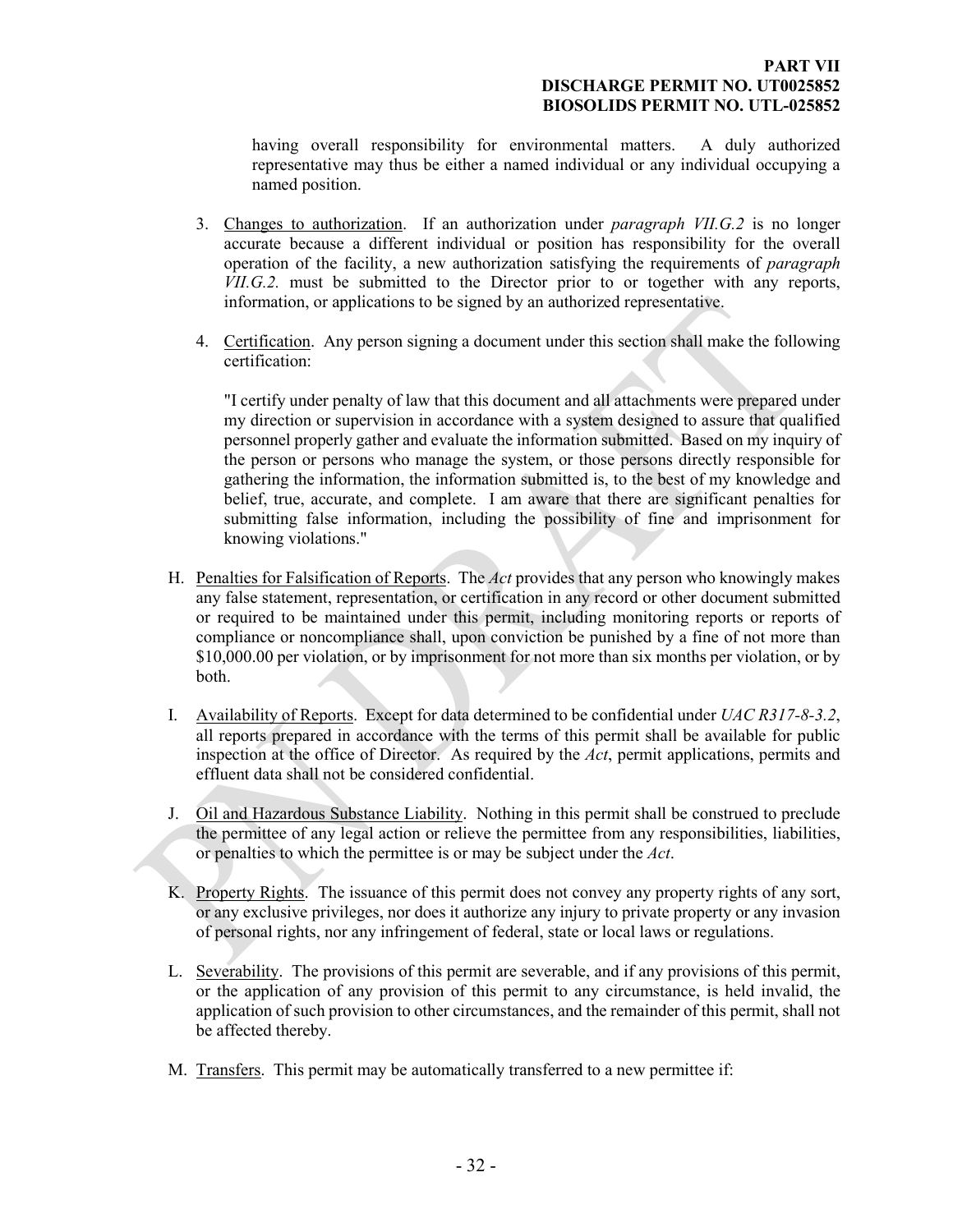- 1. The current permittee notifies the Director at least 20 days in advance of the proposed transfer date;
- 2. The notice includes a written agreement between the existing and new permittee's containing a specific date for transfer of permit responsibility, coverage, and liability between them; and,
- <span id="page-31-0"></span>3. The Director does not notify the existing permittee and the proposed new permittee of his or her intent to modify, or revoke and reissue the permit. If this notice is not received, the transfer is effective on the date specified in the agreement mentioned in paragraph *2* above.
- N. State or Federal Laws. Nothing in this permit shall be construed to preclude the institution of any legal action or relieve the permittee from any responsibilities, liabilities, or penalties established pursuant to any applicable state law or regulation under authority preserved by *UCA 19-5-117* and *Section 510* of the *Act* or any applicable Federal or State transportation regulations, such as but not limited to the Department of Transportation regulations.
- <span id="page-31-1"></span>O. Water Quality - Reopener Provision. This permit may be reopened and modified (following proper administrative procedures) to include the appropriate effluent limitations and compliance schedule, if necessary, if one or more of the following events occurs:
	- 1. Water Quality Standards for the receiving water(s) to which the permittee discharges are modified in such a manner as to require different effluent limits than contained in this permit.
	- 2. A final wasteload allocation is developed and approved by the State and/or EPA for incorporation in this permit.
	- 3. Revisions to the current CWA § 208 areawide treatment management plans or promulgations/revisions to TMDLs (40 CFR 130.7) approved by the EPA and adopted by DWQ which calls for different effluent limitations than contained in this permit.
- <span id="page-31-2"></span>P. Biosolids – Reopener Provision. This permit may be reopened and modified (following proper administrative procedures) to include the appropriate biosolids limitations (and compliance schedule, if necessary), management practices, other appropriate requirements to protect public health and the environment, or if there have been substantial changes (or such changes are planned) in biosolids use or disposal practices; applicable management practices or numerical limitations for pollutants in biosolids have been promulgated which are more stringent than the requirements in this permit; and/or it has been determined that the permittees biosolids use or land application practices do not comply with existing applicable state of federal regulations.
- <span id="page-31-3"></span>Q. Toxicity Limitation - Reopener Provision. This permit may be reopened and modified (following proper administrative procedures) to include, whole effluent toxicity (WET) limitations, a compliance date, a compliance schedule, a change in the whole effluent toxicity (biomonitoring) protocol, additional or modified numerical limitations, or any other conditions related to the control of toxicants if one or more of the following events occur;
	- 1. Toxicity is detected, as per *Part I.C.4.a* of this permit, during the duration of this permit.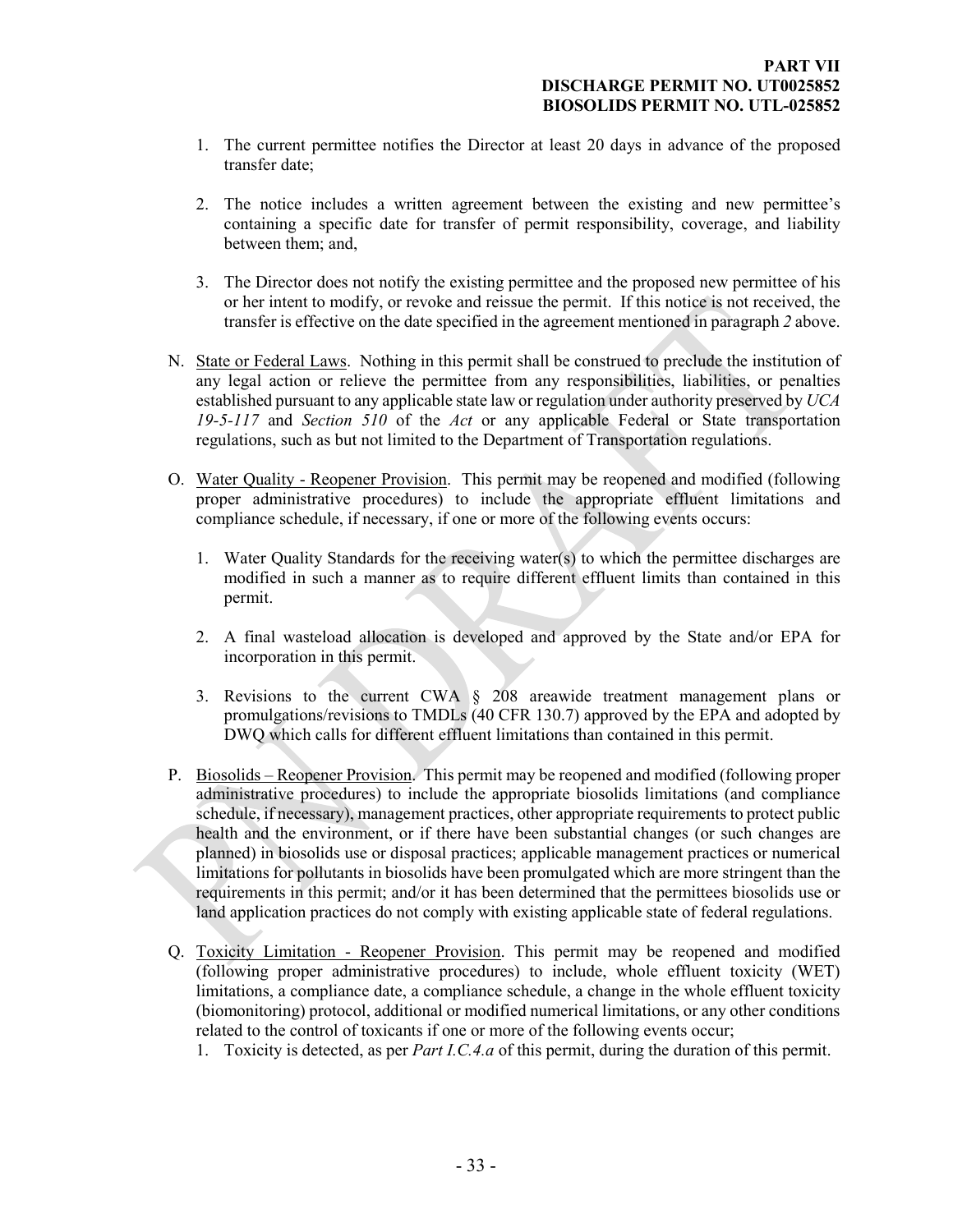#### **PART VII DISCHARGE PERMIT NO. UT0025852 BIOSOLIDS PERMIT NO. UTL-025852**

- 2. The TRE results indicate that the toxicant(s) represent pollutant(s) or pollutant parameter(s) that may be controlled with specific numerical limits, and the Director concludes that numerical controls are appropriate.
- 3. Following the implementation of numerical control(s) of toxicant(s), the Director agrees that a modified biomonitoring protocol is necessary to compensate for those toxicants that are controlled numerically.
- 4. The TRE reveals other unique conditions or characteristics, which in the opinion of the permit issuing authority justify the incorporation of unanticipated special conditions in the permit.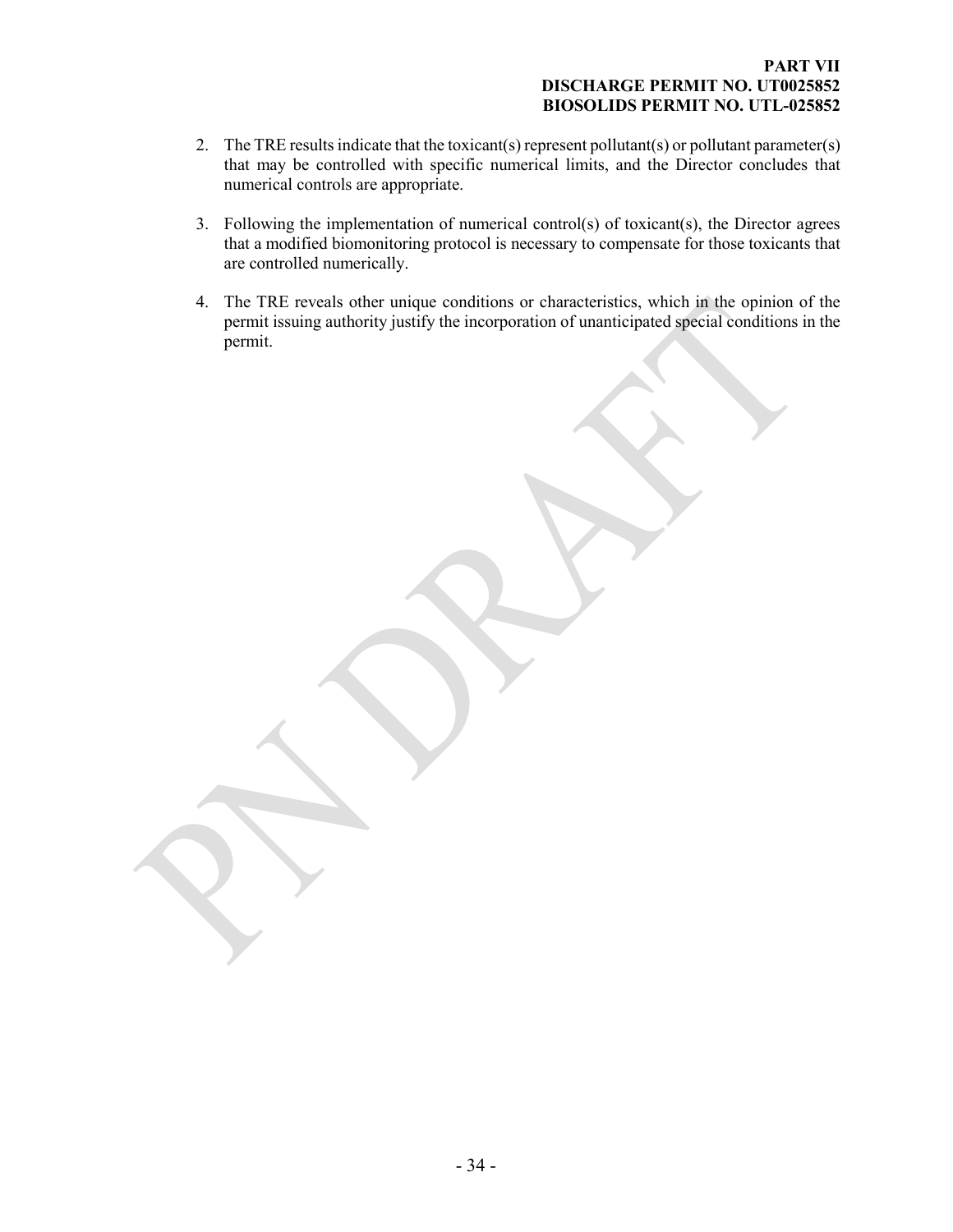### **VIII. DEFINITIONS**

#### A. Wastewater.

- <span id="page-33-1"></span><span id="page-33-0"></span>1. The "7-day (and weekly) average", other than for *E. coli* bacteria, fecal coliform bacteria, and total coliform bacteria, is the arithmetic average of all samples collected during a consecutive 7-day period or calendar week, whichever is applicable. Geometric means shall be calculated for *E. coli* bacteria, fecal coliform bacteria, and total coliform bacteria. The 7-day and weekly averages are applicable only to those effluent characteristics for which there are 7-day average effluent limitations. The calendar week, which begins on Sunday and ends on Saturday, shall be used for purposes of reporting self-monitoring data on discharge monitoring report forms. Weekly averages shall be calculated for all calendar weeks with Saturdays in the month. If a calendar week overlaps two months (i.e., the Sunday is in one month and the Saturday in the following month), the weekly average calculated for that calendar week shall be included in the data for the month that contains Saturday.
- 2. The "30-day (and monthly) average," other than for *E. coli* bacteria, fecal coliform bacteria and total coliform bacteria, is the arithmetic average of all samples collected during a consecutive 30-day period or calendar month, whichever is applicable. Geometric means shall be calculated for *E. coli* bacteria, fecal coliform bacteria and total coliform bacteria. The calendar month shall be used for purposes of reporting self-monitoring data on discharge monitoring report forms.
- 3. "Act," means the *Utah Water Quality Act*.
- 4. "Acute toxicity" occurs when 50 percent or more mortality is observed for either test species at any effluent concentration (lethal concentration or " $LC_{50}$ ").
- 5. "Annual Loading Cap" is the highest allowable phosphorus loading discharged over a calendar year, calculated as the sum of all the monthly loading discharges measured during a calendar year divided by the number of monthly discharges measured during that year.
- 6. "Bypass," means the diversion of waste streams from any portion of a treatment facility.
- 7. "Chronic toxicity" occurs when the  $IC_{25}$ < 46% effluent. The 46% effluent is the concentration of the effluent in the receiving water, at the end of the mixing zone expressed as per cent effluent.
- 8. " $IC_{25}$ " is the concentration of toxicant (given in % effluent) that would cause a 25% reduction in mean young per female, or a 25% reduction in overall growth for the test population.
- 9. "Composite Samples" shall be flow proportioned. The composite sample shall, as a minimum, contain at least four (4) samples collected over the compositing period. Unless otherwise specified, the time between the collection of the first sample and the last sample shall not be less than six (6) hours nor more than 24 hours. Acceptable methods for preparation of composite samples are as follows: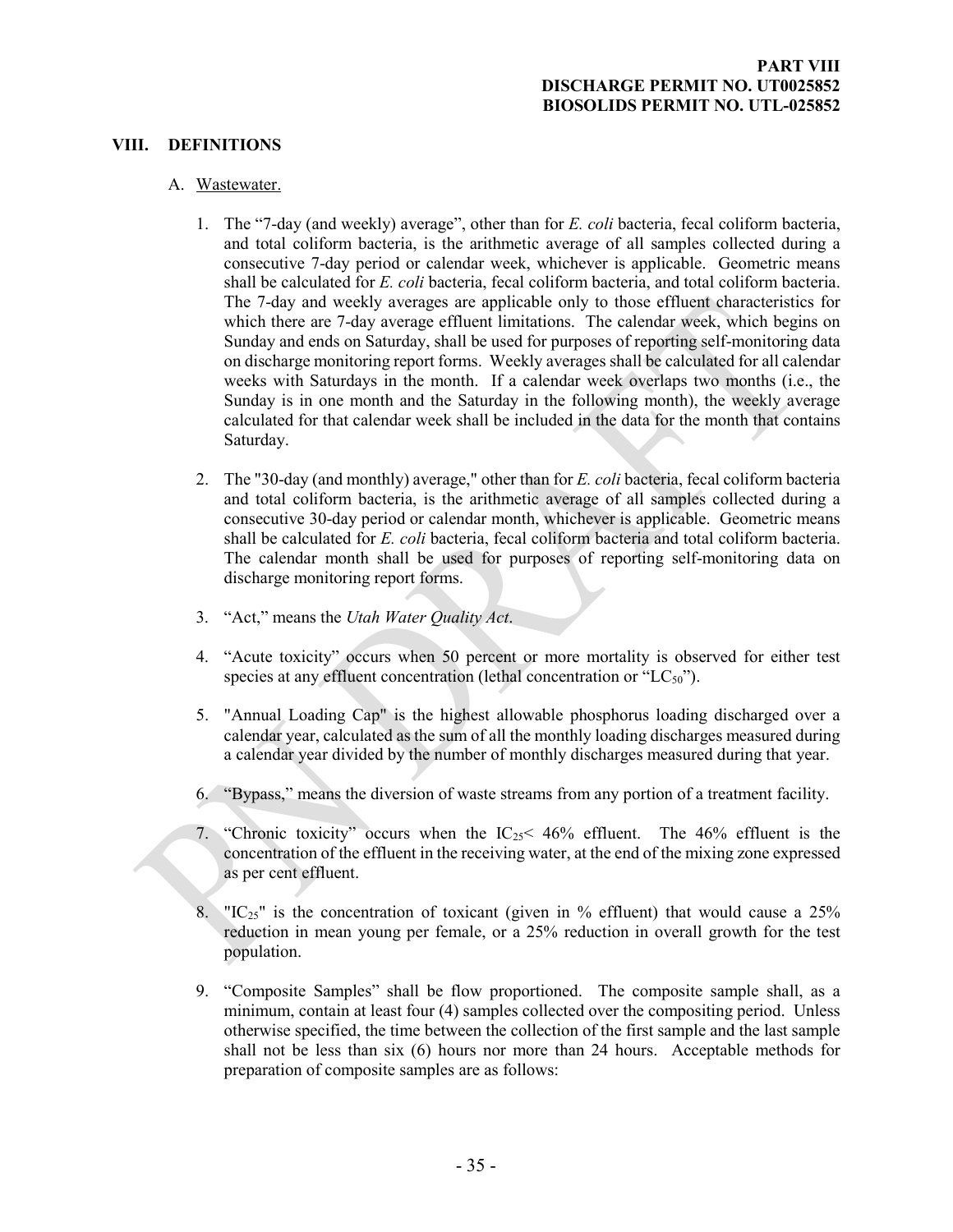- a. Constant time interval between samples, sample volume proportional to flow rate at time of sampling;
- b. Constant time interval between samples, sample volume proportional to total flow (volume) since last sample. For the first sample, the flow rate at the time the sample was collected may be used;
- c. Constant sample volume, time interval between samples proportional to flow (i.e., sample taken every "X" gallons of flow); and,
- d. Continuous sample volume, with sample collection rate proportional to flow rate.
- 10. "CWA" means *The Federal Water Pollution Control Act*, as amended, by *The Clean Water Act of 1987*.
- 11. "Daily Maximum" (Daily Max.) is the maximum value allowable in any single sample or instantaneous measurement.
- 12. "EPA," means the United States Environmental Protection Agency.
- 13. "Director," means Director of the Division of Water Quality.
- 14. A "grab" sample, for monitoring requirements, is defined as a single "dip and take" sample collected at a representative point in the discharge stream.
- 15. An "instantaneous" measurement, for monitoring requirements, is defined as a single reading, observation, or measurement.
- 16. "Severe Property Damage," means substantial physical damage to property, damage to the treatment facilities which causes them to become inoperable, or substantial and permanent loss of natural resources which can reasonably be expected to occur in the absence of a bypass. Severe property damage does not mean economic loss caused by delays in production.
- 17. "Upset," means an exceptional incident in which there is unintentional and temporary noncompliance with technology-based permit effluent limitations because of factors beyond the reasonable control of the permittee. An upset does not include noncompliance to the extent caused by operational error, improperly designed treatment facilities, inadequate treatment facilities, lack of preventative maintenance, or careless or improper operation.
- <span id="page-34-0"></span>B. Biosolids.
	- 1. "Biosolids," means any material or material derived from sewage solids that have been biologically treated.
	- 2. "Dry Weight-Basis," means 100 percent solids (i.e. zero percent moisture).
	- 3. "Land Application" is the spraying or spreading of biosolids onto the land surface; the injection of biosolids below the land surface; or the incorporation of biosolids into the land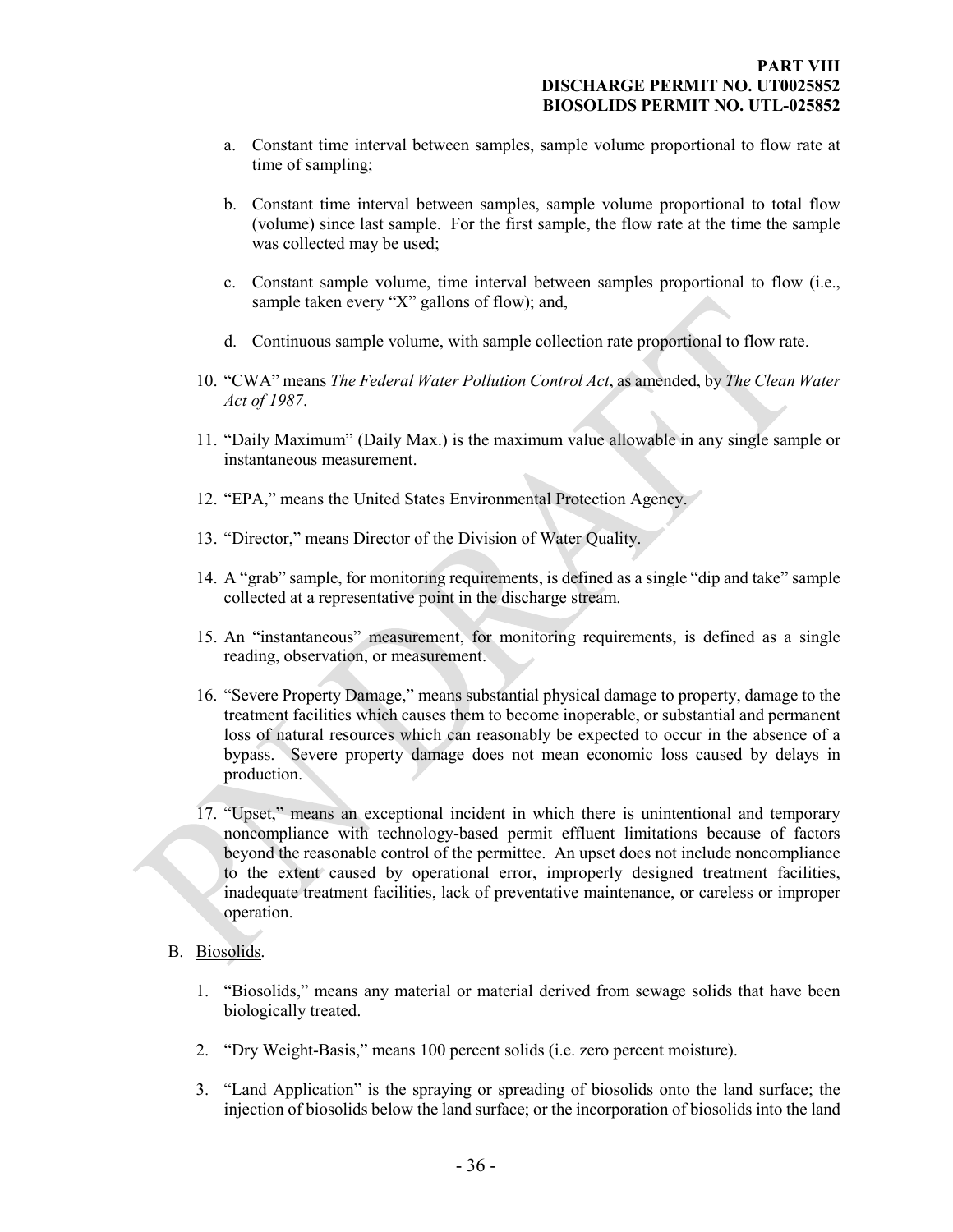#### **PART VIII DISCHARGE PERMIT NO. UT0025852 BIOSOLIDS PERMIT NO. UTL-025852**

so that the biosolids can either condition the soil or fertilize crops or vegetation grown in the soil. Land application includes distribution and marketing (i.e. the selling or giving away of the biosolids).

- 4. "Pathogen," means an organism that is capable of producing an infection or disease in a susceptible host.
- 5. "Pollutant" for the purposes of this permit is an organic substance, an inorganic substance, a combination of organic and inorganic substances, or pathogenic organisms that after discharge and upon exposure, ingestion, inhalation, or assimilation into an organism either directly from the environment or indirectly by ingestion through the food-chain, could on the basis of information available to the Administrator of EPA, cause death, disease, behavioral abnormalities, cancer, genetic mutations, physiological malfunctions (including malfunction in reproduction), or physical deformations in either organisms or offspring of the organisms.
- 6. "Runoff" is rainwater, leachate, or other liquid that drains over any part of a land surface and runs off the land surface.
- 7. "Similar Container" is either an open or closed receptacle. This includes, but is not limited to, a bucket, a box, a carton, and a vehicle or trailer with a load capacity of one metric ton or less.
- 8. "Total Solids" are the materials in the biosolids that remain as a residue if the biosolids are dried at 103° or 105° Celsius.
- 9. "Treatment Works" are either Federally owned, publicly owned, or privately-owned devices or systems used to treat (including recycling and reclamation) either domestic sewage or a combination of domestic sewage and industrial waste or liquid manure.
- 10. "Vector Attraction" is the characteristic of biosolids that attracts rodents, flies mosquito's or other organisms capable of transporting infectious agents.
- 11. "Animals" for the purpose of this permit are domestic livestock.
- 12. "Annual Whole Sludge Application Rate" is the amount of sewage sludge (dry-weight basis) that can be applied to a unit area of land during a cropping cycle.
- 13. "Agronomic Rate is the whole sludge application rate (dry-weight basis) designed to: (1) provide the amount of nitrogen needed by the crop or vegetation grown on the land; and (2) minimize the amount of nitrogen in the sewage sludge that passes below the root zone of the crop or vegetation grown on the land to the ground water.
- 14. "Annual Pollutant Loading Rate" is the maximum amount of a pollutant (dry-weight basis) that can be applied to a unit area of land during a 365-day period.
- 15. "Application Site or Land Application Site" means all contiguous areas of a users' property intended for sludge application.